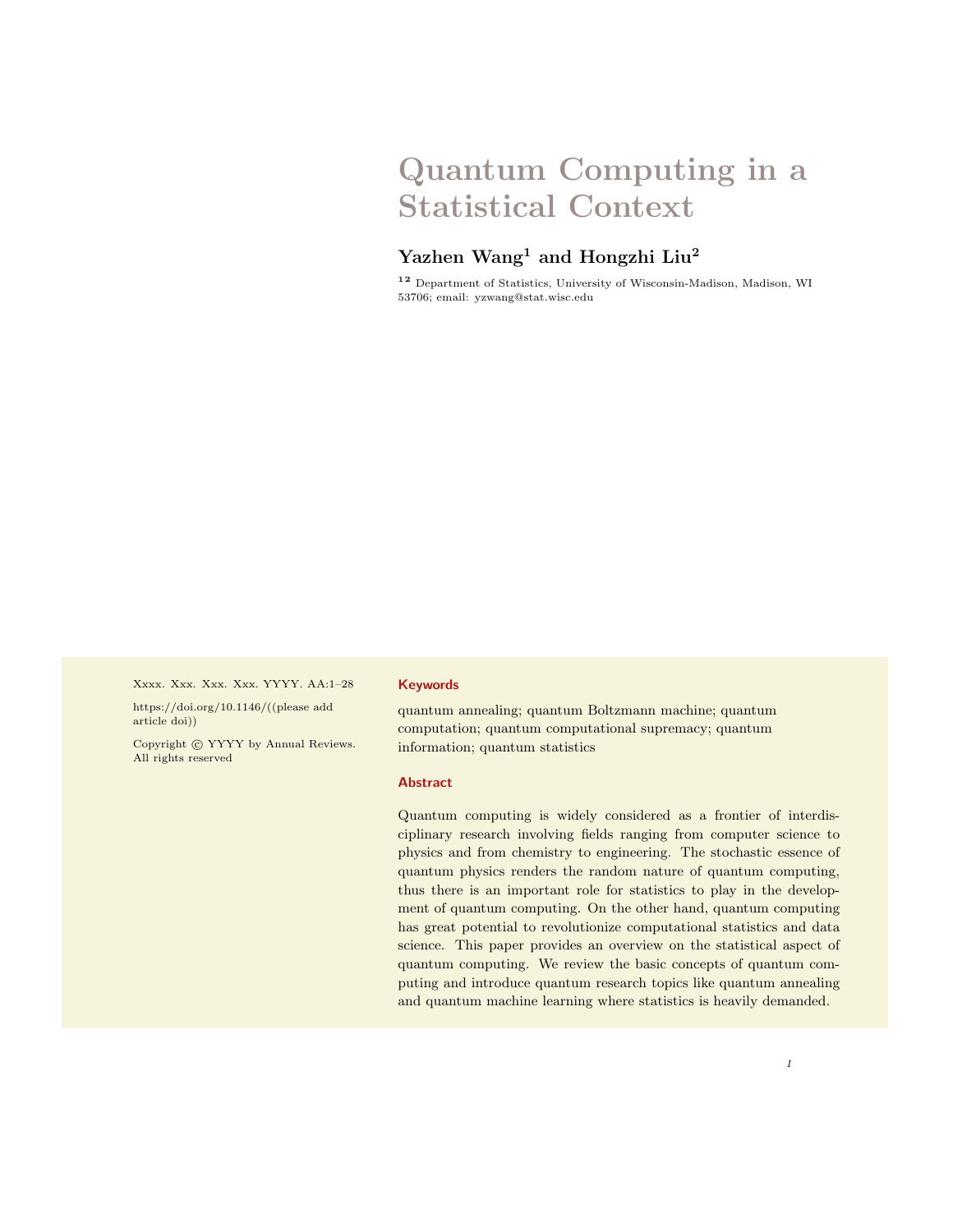# **Contents**

|  | $\overline{2}$ |
|--|----------------|
|  | 3              |
|  | 3              |
|  | $\overline{4}$ |
|  | $\overline{4}$ |
|  |                |
|  | 5              |
|  | 6              |
|  | 6              |
|  | 7              |
|  |                |
|  | 7              |
|  | 8              |
|  | 9              |
|  | 13             |
|  | 16             |
|  | 16             |
|  | 17             |
|  | 18             |
|  | 19             |
|  | 19             |
|  | 19             |
|  | 21             |
|  |                |
|  |                |
|  |                |
|  | 25             |

# <span id="page-1-0"></span>1. INTRODUCTION

Quantum information science investigates the preparation and control of the quantum states of physical systems for the purposes of information transmission and manipulation. It consists of quantum communication, quantum computation, and quantum information. There is a wide belief that quantum information science will likely lead to a new wave of technological innovations in communication, computation and information. See [Wang](#page-27-0) [\(2012\)](#page-27-0), [Wang et al.](#page-27-1) [\(2016\)](#page-27-1) and [Wang and Song](#page-27-2) [\(2020\)](#page-27-2) for details. As the crown jewel of quantum information science, quantum computing gains growing interests and tremendous attentions among fields ranging from computer science to physics and from chemistry to engineering. Theoretically it has been proven that quantum computational algorithms can be much faster than the best or optimal classical algorithms for solving certain tough computational problems. Experimentally the Google quantum AI group designed a hard sampling problem for its recently created quantum computer and successfully performed sampling computations on the quantum computer in a computational space of dimension  $2^{53} \approx 10^{16}$ , which is practically beyond the reach of the fastest classical supercomputers available at the present time (see Section [4.1](#page-8-0) and [Arute et al.](#page-25-0) [\(2019\)](#page-25-0) [Zhong et al.](#page-27-3) [\(2020\)](#page-27-3) for details). It is featured by many media as a story that a calculation of 3 minutes 20 seconds by a quantum computer would take 10, 000 years for the most powerful supercomputer in the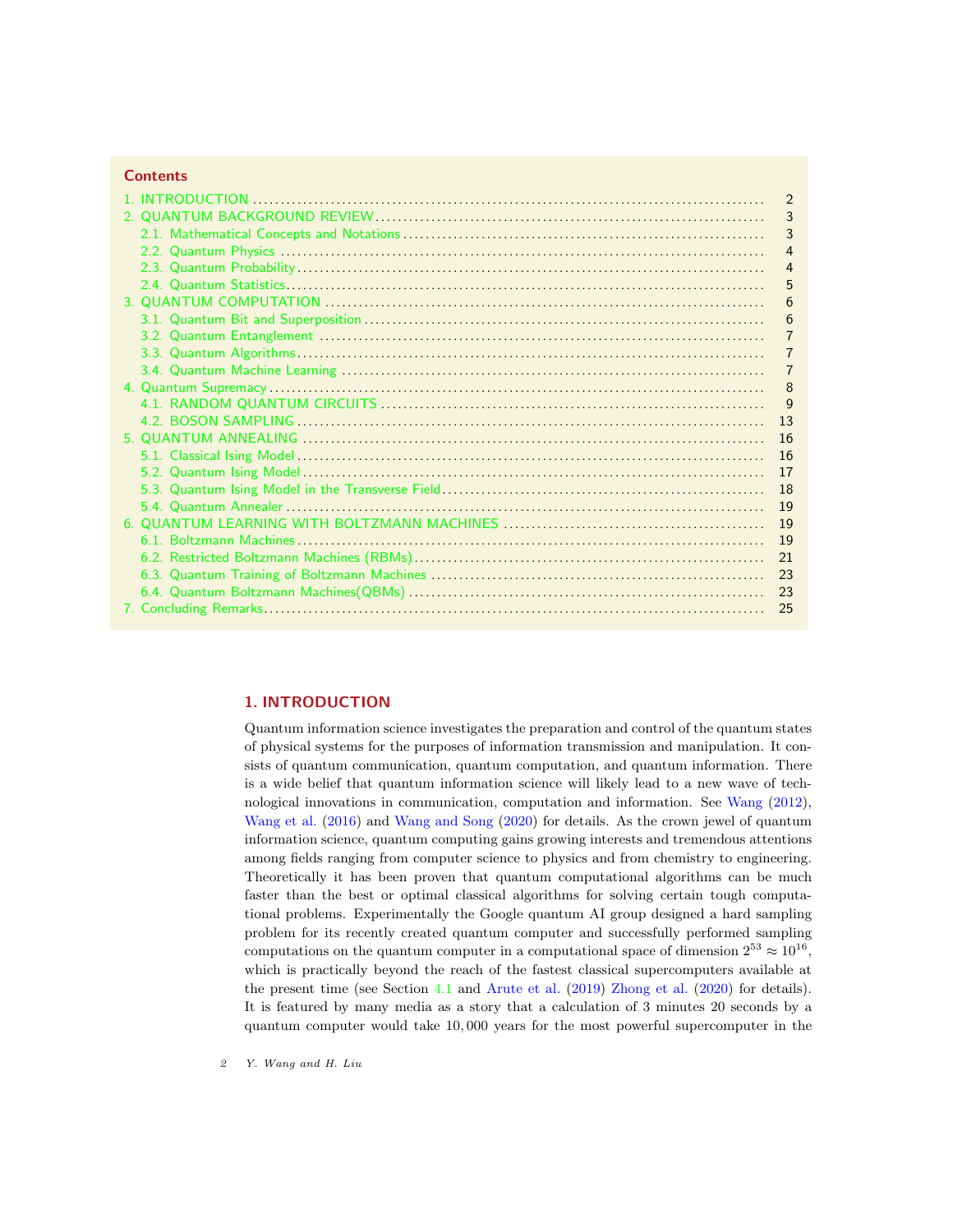world. Such a task involving a combination of hardware construction, software design, and problem creation and implementation are often termed as quantum (computational) supremacy. As quantum computers of large scale are currently not available to implement faster quantum algorithms for accomplishing difficult computational tasks like breaking cryptosystems that are secure against any classical computer based attack, it is important to demonstrate quantum supremacy and provide experimental evidences to support the (theoretical) claim on the advantage of quantum computation over classical computation. Since quantum physics is essentially stochastic, quantum computation is random in nature. Consequently statistics can play an important role in quantum computation, which in turn has great potential to offer for computational statistics and data science. As our goal in this paper is to provide an overview on the statistical aspect of quantum computation, we introduce the basic concepts of quantum computation and present some selected relevant topics in quantum computing that encounter many statistical issues. Through the overview we illustrate the interplay between statistics and quantum computation. In particular our focus will be on the application of new quantum resources to accomplish statistical computational tasks that are either very slow or infeasible by classical techniques, and the use of quantum approaches that may lead to new theories, methodologies, and computational techniques for statistics and machine learning. We refer to [Wang](#page-27-0) [\(2012\)](#page-27-0) and [Wang and](#page-27-2) [Song](#page-27-2) [\(2020\)](#page-27-2) for quantum cryptography topics such as quantum code-breaking algorithms and quantum crypto devices.

The rest of the paper proceeds as follows. Section [2](#page-2-0) briefly introduces quantum mechanics and quantum probability and statistics. Section [3](#page-5-0) reviews basic concepts in quantum computation and different architectures for quantum computation. Section [4](#page-7-0) features two landmark projects on quantum computational supremacy that involve boson sampling and random quantum circuits. Section [5](#page-15-0) illustrates quantum annealing and related statistical analysis. Section [6](#page-18-1) presents quantum deep learning and describes both classical and quantum approaches with Boltzmann machines. Section [7](#page-24-0) provides concluding remarks.

#### <span id="page-2-0"></span>2. QUANTUM BACKGROUND REVIEW

#### <span id="page-2-1"></span>2.1. Mathematical Concepts and Notations

Denote by  $\mathbb N$  and  $\mathbb R$  the sets of all integers and real numbers, respectively. We introduce finite-dimensional linear algebra and metric spaces. Denote by  $\mathbb C$  the set of all complex numbers, and by  $\mathbb{C}^k$  the vector space consisting of the set of all k-tuples of complex numbers  $(z_1, \dots, z_k)$ . In quantum mechanics and quantum computation we utilize Dirac notations  $|\cdot\rangle$ (which is called ket) and  $\langle \cdot |$  (which is called bra) to specify that the objects are column vectors or row vectors in the vector space, respectively. We use superscripts  $\ast$ ,  $\prime$  and  $\dagger$  to denote the conjugate of a complex number, the transpose of a vector or matrix, and conjugate transpose operation, respectively. We denote by  $\langle u|v \rangle$  the inner product of vectors  $|u\rangle$  and  $|v\rangle$ and adopt a natural inner product for  $\mathbb{C}^k$ :  $\langle u|v\rangle = \sum_{j=1}^k u_j^* v_j = (u_1^*, \cdots, u_k^*)(v_1, \cdots, v_k)'$ , where  $\langle u| = (u_1, \dots, u_k)$  and  $|v\rangle = (v_1, \dots, v_k)'$ . The inner product induces a norm  $\|u\| = \sqrt{\langle u | u \rangle}$ , and a distance  $\|u - v\|$  between  $|u\rangle$  and  $|v\rangle$ . We say that H is a finite dimensional Hilbert space if it is a vector space with an inner product.

We call a matrix **A** Hermitian (or self-adjoint) if  $A = A^{\dagger}$ , and a matrix **U** unitary if  $UU^{\dagger} = U^{\dagger}U = I$ , where I denotes the identity matrix. A matrix **A** is called semi-positive (or positive) definite if $\langle u | \mathbf{A} | u \rangle \ge 0$  for all  $|u\rangle \in \mathcal{H}$  (or  $\langle u | \mathbf{A} | u \rangle \ge 0$  for all  $|u\rangle \in \mathcal{H}$  with equality only for  $|u\rangle = 0$ ). For the matrix  $\mathbf{A} = (a_{j\ell})$ , denote its trace by  $tr(\mathbf{A}) = \sum_{j=1}^{k} a_{jj}$ .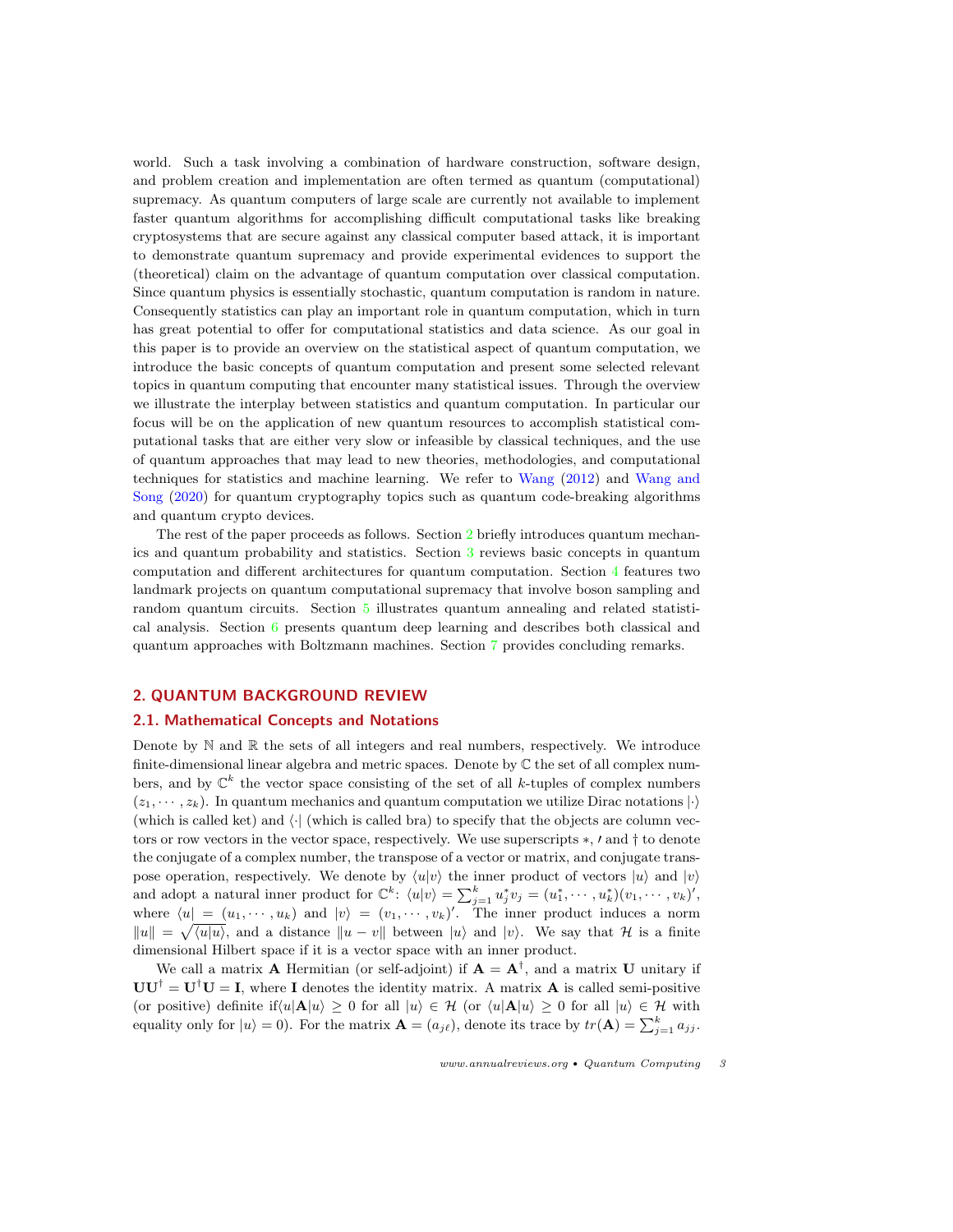We use ⊗ to denote the tensor product operation of vectors or matrices.

# <span id="page-3-0"></span>2.2. Quantum Physics

A quantum system is characterized by its state and the dynamic evolution of the state. We describe a quantum state by a unit complex vector and its dynamic time evolution by a unitary evolution, where the unitary evolution means that the quantum state changes over time, and these changes are linked by unitary matrices. Furthermore, the dynamic time evolution of the quantum state is governed by a differentiation equation called the Schrödinger equation. To be specific, let  $|\psi(t)\rangle$  be the state of the quantum system at time t. The states  $|\psi(t)\rangle$  and  $|\psi(t + s)\rangle$  at times t and  $t + s$ , respectively, are linked by  $|\psi(t + s)\rangle$  $\langle s \rangle_i = \mathbf{U}(s) \, | \psi(t) \rangle$ , where  $\mathbf{U}(s) = \exp[-\sqrt{-1} \mathbf{H} s]$  is a unitary matrix, and H is a Hermitian matrix on  $\mathbb{C}^d$ , which is known as the Hamiltonian of the quantum system. The Schrödinger equation governs the continuous-time evolution of  $|\psi(t)\rangle$  as follows:  $\sqrt{-1} \frac{\partial |\psi(t)\rangle}{\partial t} = \mathbf{H} |\psi(t)\rangle$ . Alternatively we may depict a quantum system by a so-called density matrix. The quantum state of a d-dimensional quantum system can be described by a density matrix  $\rho$  on the d-dimensional complex space  $\mathbb{C}^d$ , where  $\rho$  is a positive semi-definite Hermitian matrix with unit trace. We often classify a quantum state as a pure state or an ensemble of pure states. A pure state is a unit vector  $|\psi\rangle$  in  $\mathbb{C}^d$  with a corresponding density matrix  $\rho = |\psi\rangle\langle\psi|$ . An ensemble of pure states has a density matrix  $\rho = \sum_{j=1}^{J} p_j |\psi_j\rangle\langle\psi_j|$ , which corresponds to the scenario that the quantum system is in one of the states  $|\psi_j\rangle$ ,  $j = 1, \dots, J$ , with probability  $p_j$  being in the state  $|\psi_j\rangle$ . We may describe the quantum evolution in the density matrix representation as follows:  $\rho_{t+s} = \mathbf{U}(t)\rho_s\mathbf{U}^\dagger(t)$ , where  $\rho_s$  and  $\rho_{t+s}$  stand for the density matrix of the state of the quantum system at times s and  $t+s$  respectively, and the unitary matrix  $U(s)$  is introduced above. See [Sakurai and Napolitano](#page-27-4) [\(2017\)](#page-27-4) and [Shankar](#page-27-5) [\(2012\)](#page-27-5) for details.

#### <span id="page-3-1"></span>2.3. Quantum Probability

Measurements on quantum systems are often through observables like position and momentum, where an *observable* **M** is defined as a Hermitian matrix on  $\mathbb{C}^d$ . Assume the following eigen-decomposition for M,

$$
\mathbf{M} = \sum_{a=1}^{d} x_a \, \mathbf{Q}_a, \qquad \qquad 1.
$$

where  $x_a$  are the real eigenvalues of M, and  $\mathbf{Q}_a$  are the corresponding projections onto the eigen-spaces of  $M$ . Performing a measurement on  $M$  for a quantum system prepared in state  $ρ$ , we adopt a measure space  $(Ω, F)$  to describe its possible measurement outcomes, and treat the measurement result X as a random variable on  $(\Omega, \mathcal{F})$  with probability distribution  $P_{\boldsymbol{\rho}}$  as follows. The random variable X takes values in  $\{x_1, x_2, \dots, x_d\}$ , and the probability of obtaining measurement outcome  $x_a$  is given by

$$
P_{\boldsymbol{\beta}}(X=x_a)=tr(\mathbf{Q}_a{\boldsymbol{\rho}}), a=1,2,\cdots,d.
$$

With the defined probability we derive its expectation and variance,

$$
E_{\boldsymbol{\rho}}(X) = tr(\mathbf{M}\boldsymbol{\rho}), \ \ \text{Var}(X) = tr(\mathbf{M}^2\boldsymbol{\rho}) - [tr(\mathbf{M}\boldsymbol{\rho})]^2.
$$

A quantum probability is a noncommutative analog of the Kolmogorov probability. We give a simple illustration using the finite case considered above. The quantum counterparts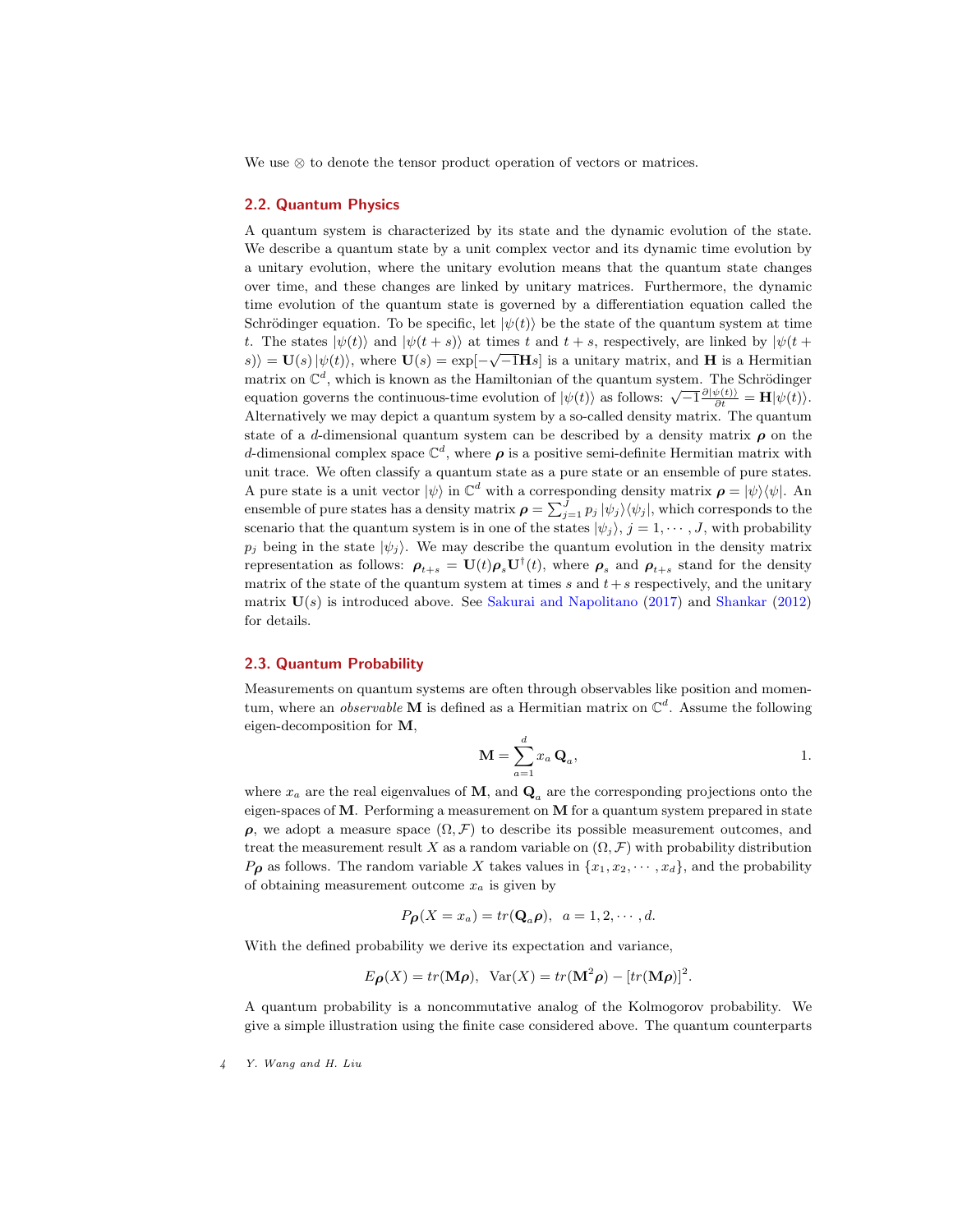of sample space and sigma-field are  $\mathcal{H} = \mathbb{C}^d$  and an algebra A formed by subspaces of  $\mathcal{H}$ , respectively. Quantum events are subspaces of  $H$  like eigen-spaces of  $M$ , and observables are quantum analog of random variables. We present a simple quantum probability  $\mathbb P$  on  $(\mathcal{H}, \mathcal{A})$  as follows. For a given subspace **Q** of  $\mathbb{C}^d$ , define  $\mathbb{P}(\mathbf{Q}) = tr(\mathbf{Q}\rho)$ . Then there is a corresponding distributional relationship between M under  $\mathbb P$  and random variable X under  $P_{\rho}$ . In fact, identifying the projection matrix  $\mathbf{Q}_{a}$  with its corresponding eigen-space, we have  $\mathbb{P}(\mathbf{Q}_a) = P_{\boldsymbol{\rho}}(X = a)$  with the quantum expectation of observable M,

$$
\mathbb{E}(\mathbf{M}) = \sum_{a=1}^d a \mathbb{E}(\mathbf{Q}_a) = \sum_{a=1}^d a \mathbb{P}(\mathbf{Q}_a) = \sum_{a=1}^d a P_{\boldsymbol{\beta}}(X = a) = E_{\boldsymbol{\beta}}(X).
$$

However, the defined quantum probability  $(H, \mathcal{A}, \mathbb{P})$  is noncommutative. For example, consider the case of  $d = 2$  and two noncommutable observables  $\begin{pmatrix} 1 & 0 \\ 0 & 1 \end{pmatrix}$  $0 -1$  $\binom{0}{1}$  and  $\binom{0}{1}$ . Although each observable corresponds to a Bernoulli random variable, there is no quantum analog of the joint distribution for these two observables, which is related to Heisenberg's uncertainty principle and the fact that performing measurements on a quantum system changes its state and thus the resulting probability. The general definition of quantum probability takes  $H$ as a complex Hilbert space, A a  $C^*$ -algebra on  $\mathcal{H}$ , and  $\mathbb P$  a noncommutative probability on  $(\mathcal{H}, \mathcal{A})$ . For details see [Holevo](#page-26-0) [\(2001\)](#page-26-0), [Parthasarathy](#page-27-6) [\(2012\)](#page-27-0) and [Wang](#page-27-0) (2012).

#### <span id="page-4-0"></span>2.4. Quantum Statistics

Statistics is heavily used in quantum theory and quantum experiments in particular quantum computation. For a quantum system we may make statistical inference about the measurement distribution  $P_{\rho}$  and thus indirectly about the quantum state  $\rho$  based on measurements  $X_1, \dots, X_n$  obtained from measuring some observable for the quantum system. That is,  $X_1, \dots, X_n$  are i.i.d. observations with distribution  $P_{\rho}$ , and we can infer  $\rho$  based on  $X_1, \dots, X_n$ . Assume that  $\rho$  is known up to some unknown parameter  $\theta$ . Then we use  $P_{\boldsymbol{\rho}}$  to specify a quantum parametric model and draw statistical inference about  $\boldsymbol{\theta}$ . We may define quantum likelihood and quantum Fisher information and establish quantum statistical theory such as the quantum Cramér-Rao bound and asymptotic efficient estimation. Specifically, denote by  $\rho_{\theta}$  a parametric quantum density matrix family indexed by parameter  $\boldsymbol{\theta} = (\theta_1, \dots, \theta_p)'$ . Define its quantum score matrices  $\ell_j(\boldsymbol{\theta}), j = 1, \dots, p$ , to be symmetrized logarithmic derivatives of  $\rho_{\theta}$  with respect to  $\theta$ —that is,  $\ell_j(\theta)$  are Hermitian matrices satisfying

$$
\frac{\partial \rho_{\theta}}{\partial \theta_j} = \frac{1}{2} \left[ \ell_j(\theta) \rho_{\theta} + \rho_{\theta} \ell_j(\theta) \right].
$$

The quantum Fisher information matrix is given by  $\mathbf{J}(\boldsymbol{\theta}) = (J_{ij}(\boldsymbol{\theta}))_{1 \leq i,j \leq p}$ , where

$$
J_{ij}(\boldsymbol{\theta}) = \frac{1}{2} tr \left[ \boldsymbol{\rho}_{\boldsymbol{\theta}} \left( \ell_i(\boldsymbol{\theta}) \ell_j(\boldsymbol{\theta}) + \ell_j(\boldsymbol{\theta}) \ell_i(\boldsymbol{\theta}) \right) \right].
$$

The quantum Cramér-Rao bound states that for an unbiased estimator of  $\theta$ , its variance is bounded below by the inverse of  $J(\theta)$ . Also we may model  $\rho$  nonparametrically and employ nonparametric methods to infer  $\rho$ . Quantum information science refers to the reconstruction of  $\rho$  as quantum state tomography. For example, consider testing the quantum hypothesis that a quantum state is in a given state  $\rho_1$  against an alternative state  $\rho_2$ . We can establish the quantum analog of the classical theory for the trade-off behavior between two types of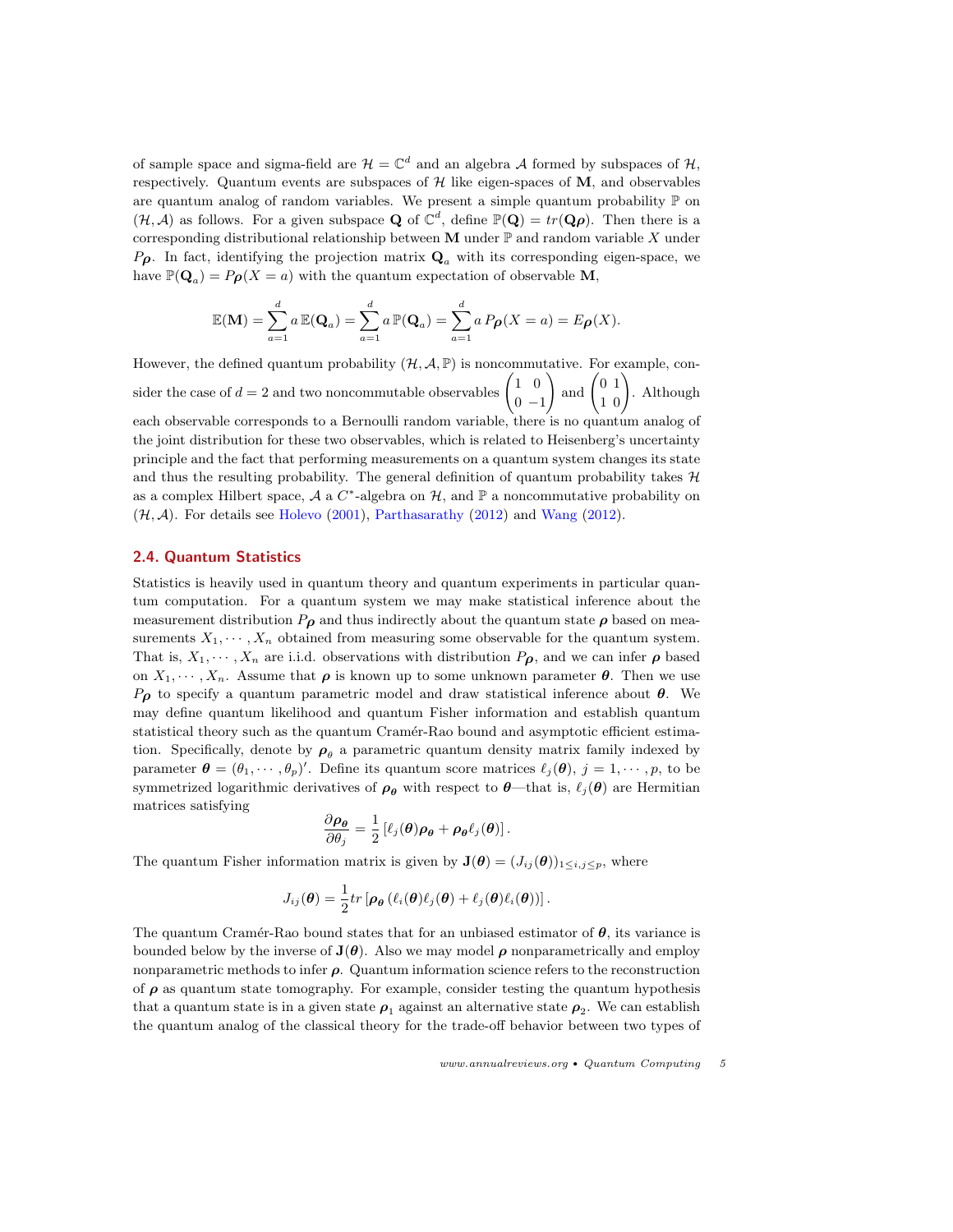errors. As a case in point, denote by  $\beta_n$  the type II error of the optimal level  $\alpha$  test for the quantum hypotheses based on  $n$  identical copies of the quantum system. Then we have the quantum Stein lemma:  $\lim_{n\to\infty} [n^{-1}\log\beta_n] = -S(\rho_1|\rho_2)$ , where  $S(\rho_1|\rho_2) = tr(\rho_1[\log\rho_1 - \frac{1}{2}]\rho_2)$  $\log{\bm{\rho}_2}]$ ) is the quantum relative entropy (or quantum Kullback-Leibler divergence) of  $\bm{\rho}_1$  and  $\rho_2$ . That is, similar to the classical case, the quantum type II error exponentially decays to zero at a rate determined by the quantum relative entropy. For details see [Artiles et al.](#page-25-1) [\(2005\)](#page-25-1), [Barndorff-Nielsen et al.](#page-25-2) [\(2003\)](#page-25-2), [Cai et al.](#page-26-1) [\(2016\)](#page-26-1), [Holevo](#page-26-0) [\(2001\)](#page-26-0), [Petz](#page-27-7) [\(2008\)](#page-27-7) and [Wang and Xu](#page-27-8) [\(2015\)](#page-27-8).

### <span id="page-5-0"></span>3. QUANTUM COMPUTATION

#### <span id="page-5-1"></span>3.1. Quantum Bit and Superposition

Bits are the most fundamental concept in classical information and computation science. We encode the information in a bit with two mutually exclusive states, 0 and 1, and may easily realize it by a mechanical switch. The quantum counterpart of the classical bit is the quantum bit, or called qubit for short. Similar to the two state values 0 and 1 for the classical bit, a qubit has states  $|0\rangle$  and  $|1\rangle$ , where the customary notation  $|\cdot\rangle$  is used to denote the qubit state. However, there is a key difference between a classical bit and a qubit. Besides states  $|0\rangle$  and  $|1\rangle$ , a qubit may be in superposition states,

$$
|\psi\rangle = \alpha_0 |0\rangle + \alpha_1 |1\rangle,
$$

where  $\alpha_0$  and  $\alpha_1$  are complex numbers called amplitudes satisfying  $|\alpha_0|^2 + |\alpha_1|^2 = 1$ . The states of a qubit consist of unit vectors in  $\mathbb{C}^2$ , with the states  $|0\rangle$  and  $|1\rangle$  forming an orthonormal basis, which are called computational basis states. Unlike the mutually exclusive states for classical bits, the superposition states allow qubits to be both one and zero at the same time.

We may realize qubits in various physical systems. For example, a qubit can be represented by the states of an electron orbiting a single atom. This atom model may treat  $|0\rangle$ and  $|1\rangle$  as the so-called 'ground' and 'excited' states of the electron, respectively; if the atom is exposed to light with appropriate energy and for a suitable amount of time, we may move the electron from the  $|0\rangle$  state to the  $|1\rangle$  state, and vice versa. Moreover, by changing the length of exposure, we can move the electron initially in the state  $|0\rangle$  to 'halfway' between  $|0\rangle$  and  $|1\rangle$ , say, into the state  $|+\rangle = (|0\rangle + |1\rangle)/\sqrt{2}$ , or the state  $|-\rangle = (|0\rangle - |1\rangle)/\sqrt{2}$ , where  $|+\rangle$  and  $|-\rangle$  constitute another qubit basis.

A classical bit can be checked to decide its state being either 0 or 1, however, quantum physics indicates that we cannot examine a qubit to determine its state and find the values of  $\alpha_0$  and  $\alpha_1$ . Qubits have stochastic behaviors that may be described by quantum probability defined in Section [2.3.](#page-3-1) We can measure a qubit to yield a measurement outcome which is either 0 with probability  $|\alpha_0|^2$ , or 1 with probability  $|\alpha_1|^2$ . Moreover, measuring a qubit will change its state.

Similar to the classical case we may define multiple qubits. A b-qubit can be described by  $\mathbb{C}^{2^b}$ , and its states are unit vectors in  $\mathbb{C}^{2^b}$  with computational basis states  $\langle x_1 \cdots x_b |$ ,  $x_i = 0$  or 1,  $i = 1, \dots, b$ . A given state can be expressed as a linear combination of the computational basis states with  $2^b$  amplitudes. Quantum exponential complexity refers to the exponential growth in b of dimensionality of the vector space to describe the b-qubit and the number of amplitudes required to specify its superposition states. See [Nielsen and](#page-27-9) [Chuang](#page-27-9) [\(2010\)](#page-27-9) and [Wang](#page-27-0) [\(2012\)](#page-27-0) for details.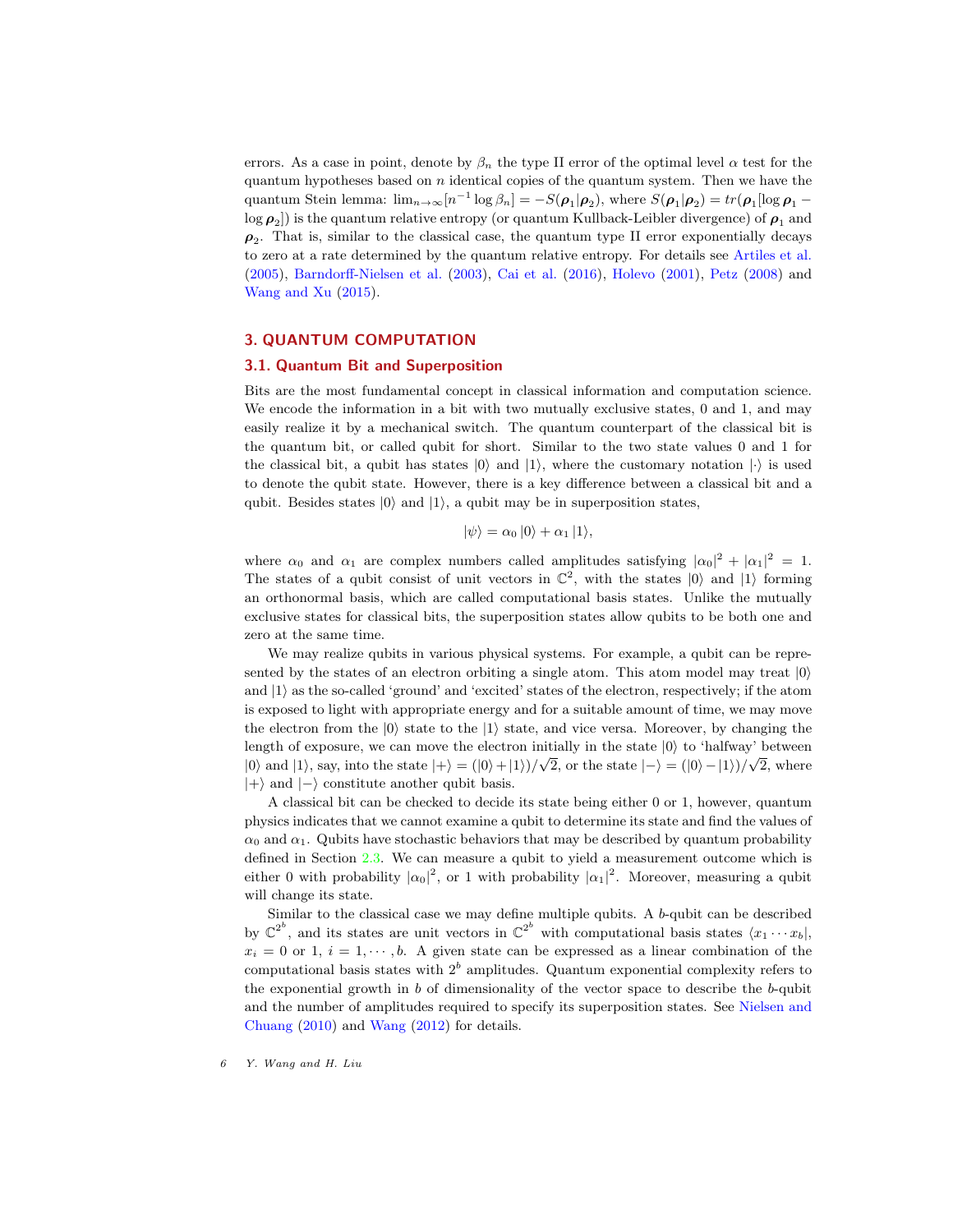### <span id="page-6-0"></span>3.2. Quantum Entanglement

Quantum entanglement refers to the phenomenon that two particles act in the same way as twins that are linked by an unobserved wave to share each other's properties. Consider an entangled 2-qubit system. The quantum entanglement leads to an intriguing feature of its entangled state: performing a measurement on one of the entangled qubits immediately casts the other one into the corresponding perfectly correlated state, which results perfect correlation between the two measurement outcomes for the qubits. For example, take a 2-qubit system in a Bell state

<span id="page-6-3"></span>
$$
|\psi\rangle = \frac{|01\rangle - |10\rangle}{\sqrt{2}}.
$$

Performing a measurement on the first qubit of the Bell state  $|\psi\rangle$ , we obtain a random measurement outcome 0 or 1 with probability  $1/2$  and  $1/2$  respectively. However, after the measurement on the first qubit being either 0 or 1, the result of measuring the second qubit in the Bell state  $|\psi\rangle$  is always 1 or 0, respectively. That is, there is a perfect correlation between the measurement results of the two qubits in  $|\psi\rangle$ . We refer to quantum states like the Bell state in [2.](#page-6-3) as entangled states. The correlation phenomenon is called perfect anti-correlation in entanglement experiments. See [Nielsen and Chuang](#page-27-9) [\(2010\)](#page-27-9), [Wang](#page-27-0) [\(2012\)](#page-27-0) and [Wang and Song](#page-27-2) [\(2020\)](#page-27-2) for more details.

# <span id="page-6-1"></span>3.3. Quantum Algorithms

The goal of quantum computation is to harness the enormous information hidden in the quantum systems and utilize the exponential power of quantum particles for the purpose of computation. Classical computers are built by electrical circuits comprising wires for transferring information around the circuits and logic gates for accomplishing simple computational tasks. Similarly, quantum computers are created from quantum circuits with quantum gates to perform quantum computation and process quantum information. Despite the similarity, in contrast to classical computation where transistors are used to crunch the ones and zeroes individually, quantum superposition can allow quantum computation to manage both one and zero at the same time and do the trick of carrying out simultaneous calculations. Moreover, the new quantum resources such as quantum superposition and quantum entanglement make it possible for quantum computers to outperform classical computers for certain tough tasks. Already it has been theoretically proved that many quantum algorithms can speed up the best known classical algorithms with examples of quadratic speedup for Grover's search algorithm and exponential speedup for Shor's factoring algorithm. See [Nielsen and Chuang](#page-27-9) [\(2010\)](#page-27-9) and [Wang](#page-27-0) [\(2012\)](#page-27-0) for more details.

# <span id="page-6-2"></span>3.4. Quantum Machine Learning

Quantum learning extends classical machine learning and statistical learning to the quantum realm. It studies how quantum resources can enhance classical learning in terms of computational complexity and statistical efficiency. Quantum computers can be faster than classical computers for solving certain machine learning problems, and it is possible for quantum learners to achieve higher statistical efficiency for some particular learning tasks, albeit there are caveats regarding quantum state preparation in some quantum machine learning algorithms. Examples include support vector machines, principal component analysis, and Boltzmann machines.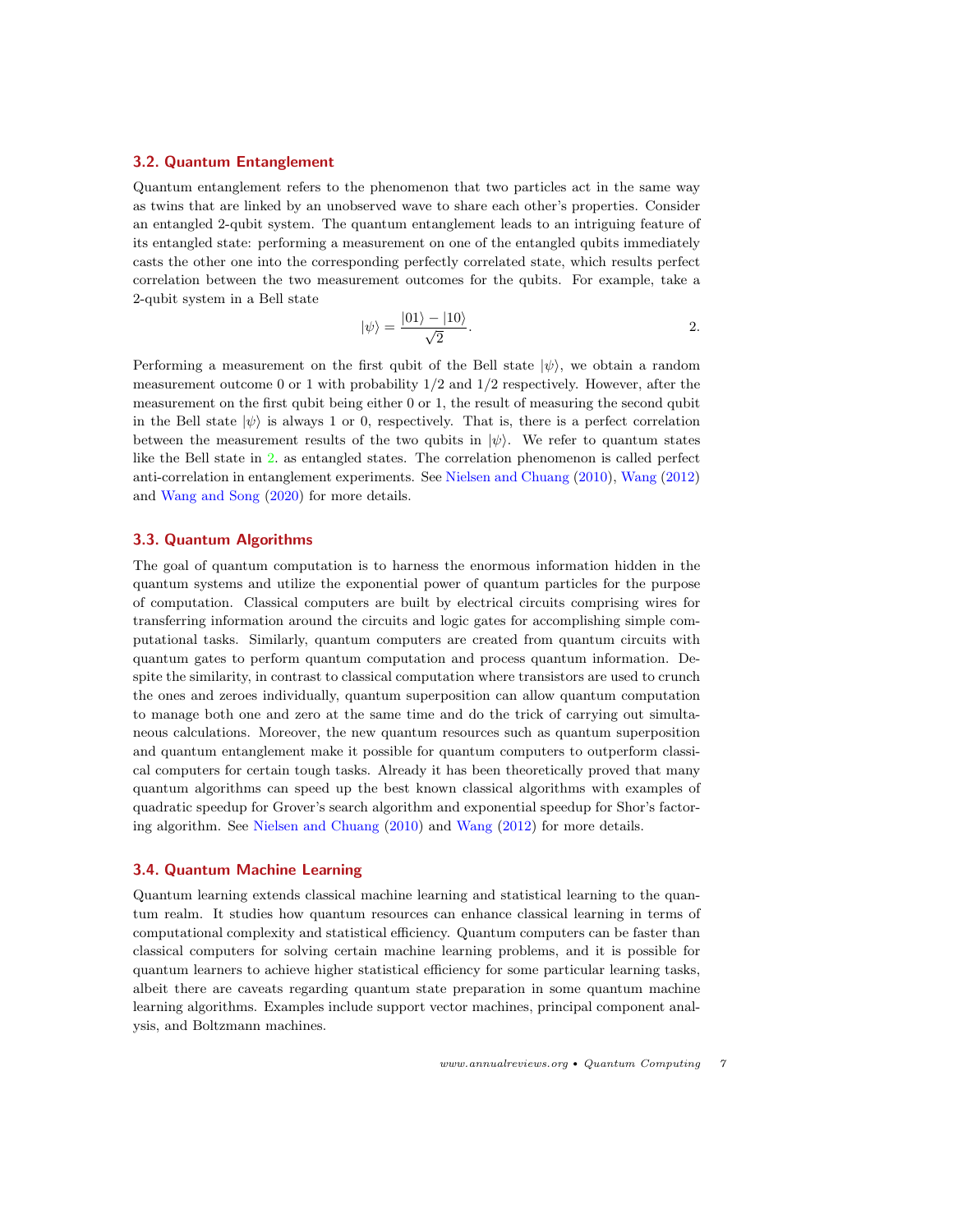A case in point is quantum reinforcement learning. Classical reinforcement learning studies the problem of learning in and from interactive task environments, where a task environment is specified by a Markov decision process (MDP) through its states that are observed by an agent. The agent takes actions to produce transitions from states to states, and transitions are rated with rewards. The agent needs to learn which actions to perform in order to maximize the rewards. In reinforcement learning, the environments are unknown in the sense of unknown transition rules of MDP, and its goal is to learn how to find optimal policies for achieving the maximum rewards, where a policy refers to a behavior rule to select actions based on states. Various procedures and algorithms are developed to estimate the so-called value functions and value-action functions and find optimal policies based on the estimated functions. See [Sutton and Barto](#page-27-10) [\(2018\)](#page-27-10) for more details.

We may consider a quantum approach to learning via interaction and establish a quantum framework for agents, environments and their interactions, namely, a quantum agentenvironment paradigm for quantum reinforcement learning. The quantum paradigm has the potential to lead to enhancements in both computational complexity and statistical efficiency of classical reinforcement learning. Moreover, we may mix the classical and quantum approaches for reinforcement learning frameworks. Depending on whether the agent or the environment are classical or quantum, we may obtain four agent-environment settings: classical agent & classical environment (CC), classical agent & quantum environment  $(CQ)$ , quantum agent & classical environment  $(QC)$ , and quantum agent & quantum environment (QQ) frameworks. The classification loosely corresponds to placing (classical) machine learning in CC, applications of machine learning to control quantum systems in CQ, quantum speed-ups in machine learning algorithms (like quantum annealers with nonquantum data) in QC, and quantum machine learning/reinforcement leaning with quantum agents, quantum environments, and quantum data in QQ.

Similar to quantum speed-ups in the case of supervised and unsupervised machine learning, quantum algorithms based on quantum walks and quantum Markov chains lead to provable quantum speed-ups in reinforcement learning. Like online learning, computational complexity and statistical efficiency may be closely connected in the context of reinforcement learning. Consider a reinforcement learning setting where an interaction is happening in respect to some external real time, and the environment alters regarding the real time. For a learner with slower processing time relative to the environment alteration, the agent recognizes only some time-average of the true environment, and the perceived 'blurred' environment makes the learner to lose some statistical efficiency or even unable to learn at all. On the other hand, a quantum learner can handle the environment change by facilitating the agent with enough time to learn before the environment changes and thus improve the statistical efficiency. See [Biamonte et al.](#page-25-3) [\(2017\)](#page-25-3), [Ciliberto et al.](#page-26-2) [\(2018\)](#page-26-2), [Dunjko and Briegel](#page-26-3) [\(2018\)](#page-26-3), [Wang and Song](#page-27-2) [\(2020\)](#page-27-2) and [Wittek](#page-27-11) [\(2014\)](#page-27-11) for more details.

# <span id="page-7-0"></span>4. Quantum Supremacy

Sections [3.3](#page-6-1) and [3.4](#page-6-2) indicate quantum algorithms with theoretically proven quantum speedups, such as Shor's factoring algorithm, Grover's search algorithm, and other machine learning algorithms. However, from the algorithmic implementation point of view, we need to build quantum computers with a huge number of qubits in order to actually run the fast quantum algorithms on these large-scale quantum computers and practically demonstrate their theoretically proven quantum advantages, which is not possible at the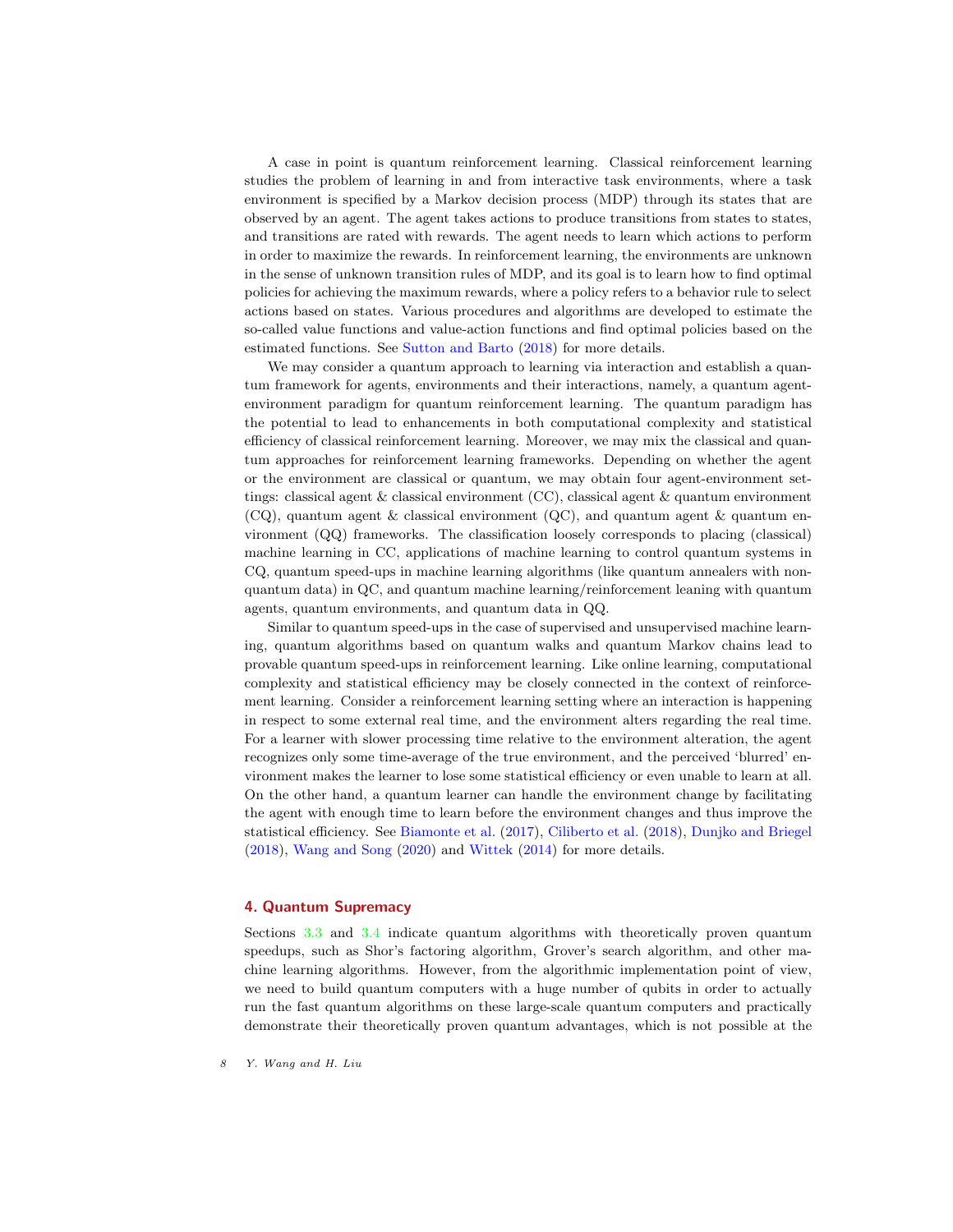present time, due to the significant difficulties to create quantum computers of large-scale with current technology. It is critical to acquire scalable architectures for constructing quantum computers with about 100 well-behaved qubits in the near-term future. We may employ such architectures to show the so-called quantum computational supremacy, where quantum supremacy refers to any practical major milestone achievement in the quest for outperforming classical computers on some tough computational tasks. Quantum computational supremacy is of great current interest in quantum computing and vigorously investigated by academic institutes, government labs, and private companies. We highlight below two landmark quantum supremacy projects [\(Arute et al.](#page-25-0) [2019;](#page-25-0) [Zhong et al.](#page-27-3) [2020\)](#page-27-3).

### <span id="page-8-0"></span>4.1. RANDOM QUANTUM CIRCUITS

This subsection presents the Google quantum supremacy study in [Arute et al.](#page-25-0) [\(2019\)](#page-25-0) that is based on random quantum circuits for solving a hard sampling problem. A quantum circuit is a quantum computation model where a computation is a sequence of quantum gates, which are reversible transformations on a quantum mechanical analog of a classical n-bit register. Random quantum circuits are created as a quantum computation model with statistical sampling (in fact, a mixture of size-biased samplings) as its computation task. This model is proposed for the study of quantum computational supremacy. The computational task is to generate each random quantum circuit in a specific way so that we can sample from the output distribution corresponding to the generated quantum circuit. The goal is to construct random quantum circuits with 'enough complexity' so that even the most powerful classical supercomputer available at that time cannot directly simulate the constructed quantum circuits in practice.

<span id="page-8-1"></span>4.1.1. Output Distribution. This part illustrates the way to generate random quantum circuits and describes their output distributions. A random quantum circuit refers to a sequence of clock cycles of one-qubit and two-qubit gates with gates applied to different qubits in the same cycle. The number of clock cycles, denoted by  $m$ , is called the depth of the circuit, and the number of qubits, denoted by  $n$ , is called the width of the circuit. When the gates to be put in use are randomly selected from the set of universal quantum gates, the unitary matrix U of the resulted quantum circuit is a random matrix. As the depth of the circuit goes to infinity, the distribution of the random unitary matrix U converges to the Haar measure on the unitary group of degree  $n$ .

Denote by  $\mathcal{X} = \{|\mathbf{x}\rangle = |x_1x_2...x_n\rangle : x_i \in \{0,1\}\}\$  the set of quantum computational basis states. Then X consists of  $d = 2^n$  states. For a quantum circuit with a unitary matrix U, let  $|\psi_{\mathbf{U}}\rangle = \mathbf{U}|\psi_0\rangle$  be its output state, where  $\psi_0$  is an input state. Given a computational basis state  $|\mathbf{x}\rangle$ , define measurement probability  $p_U(\mathbf{x}) = |\langle \mathbf{x} | \psi_U \rangle|^2$ , namely, the probability of obtaining measurement outcome  $x$ . The quantum state of the random quantum circuit can be expressed as a linear combination of the computational basis with  $d = 2^n$  amplitudes. As each amplitude has real and imaginary parts, there are total  $2d = 2^{n+1}$  amplitude parameters. Because of the normalization constraint, the parameters lies in the unit sphere of a 2d-dimensional Euclidean space. If the unitary matrix of the random quantum circuit follows the Haar distribution, the distribution of the amplitude parameters will be uniform on the unit sphere. Thus, as the depth  $m$  of the random quantum circuit goes to infinity, the measurement probability  $p_{\text{U}}(\textbf{x})$  approaches the Porter-Thomas distribution [\(Rinott et al.](#page-27-12) [2020\)](#page-27-12).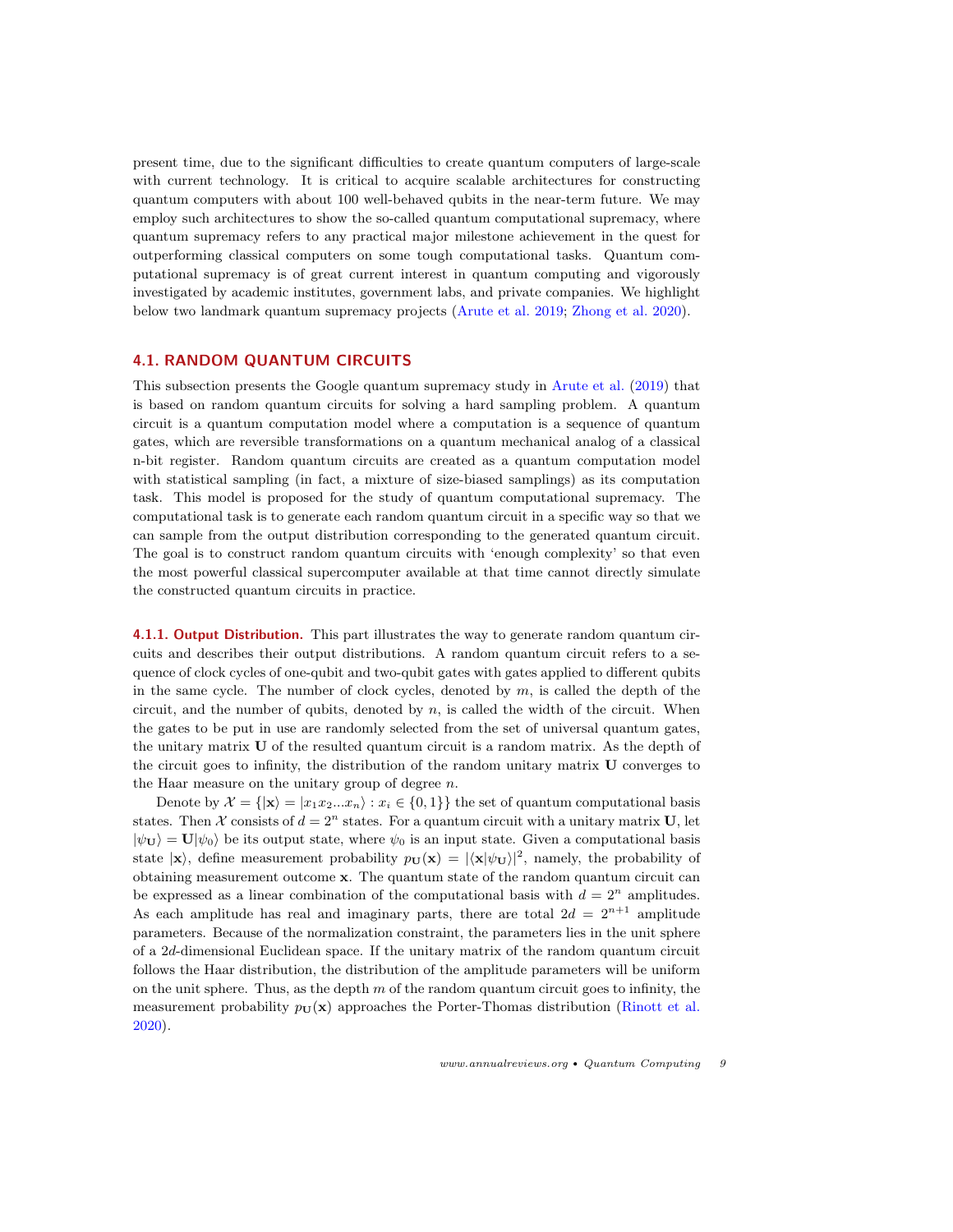4.1.2. Challenges in Output Distribution Sampling. Quantum supremacy can be demonstrated via random quantum circuits by checking quantum computers against state-of-theart classical computers in the task of sampling the output distributions of random quantum circuits. A major part of the quantum supremacy study is a purely statistical endeavor. It includes estimating the noise level in the quantum circuits, assessing their fidelity, and validating that the simulated bitstrings data are actually generated from the claimed target distribution.

For a quantum computer, sampling the output distribution of a random quantum circuit means performing measurements on the qubits of the quantum circuit in the computational basis to generate a set of bitstrings, such as  $\{0101101, 1001010, \ldots\}$ . Due to the noise in the circuit, the probability distribution of the observed bitstrings is different from the ideal output distribution  $p_U(\mathbf{x})$  as described in Section [4.1.1](#page-8-1) and Sections [4.1.3](#page-9-0) and [4.1.4](#page-10-0) below. On the other hand, because the complexity of a random quantum circuit grows exponentially in its size, which is defined by its width (the number of qubits) and depth (the number of cycles), classical algorithms for simulating its output distribution suffer from an exponential scaling of runtime with circuit size, and classical simulation of the output distribution is practically prohibitive. Indeed, at the time of the quantum supremacy study, classical sampling the bitstrings distribution is intractable in the quantum supremacy regime of random quantum circuits with 53 qubits and 20 cycles. Furthermore, conventional tomographic estimation described in Section [2.4](#page-4-0) scales exponentially in the circuit size, and an exponential number of bitstrings must be generated in order to statistically recover the circuit output distribution. These challenges motivate new statistical developments for the quantum supremacy study in the subsequent sections.

<span id="page-9-0"></span>4.1.3. Cross-Entropy Benchmarking. Consider a sample  $S = \{x_1, x_2, ... x_N\}$ , where  $x_j$  are bitstrings obtained from measurements of every qubit in the computational basis. The joint distribution of S is given by  $Pr_{\mathbf{U}}(\mathcal{S}) = \prod_{i=1}^{N} p_{\mathbf{U}}(\mathbf{x}_i)$ . An application of the central limit theorem leads to

$$
\frac{1}{N}\log Pr_{\mathbf{U}}(\mathcal{S})=\frac{1}{N}\sum_{i=1}^N\log p_{\mathbf{U}}(\mathbf{x}_i)=-\mathcal{H}(p_{\mathbf{U}})+O(N^{-1/2}),
$$

where  $\mathcal{H}(p_{\mathbf{U}})$  is the Shannon entropy of the output distribution  $p_{\mathbf{U}}$ .

For comparison, let us consider a sample  $S_{\star} = {\mathbf{x}_1^{\star}, \mathbf{x}_2^{\star}, ..., \mathbf{x}_N^{\star}}$  as outputs from a classical or quantum operation taking a specification of some random circuit  $U_{\star}$ , where the distribution of  $\mathbf{x}_j^*$  depends on the unitary matrix  $\mathbf{U}_{\star}$ , and  $\mathbf{x}_j^*$  are uncorrelated with the output measurements  $x_i$  of the quantum circuit U. For example, we may take  $U_x$  as a noisy version of U in quantum computation, and  $\mathbf{x}_j^{\star}$  are measured bitstrings obtained from a quantum circuit with noise (i.e. measurement outcomes of the quantum circuit  $\mathbf{U}_{\star}$ ), while  $x_j$  are ideal bitstrings obtained from a quantum circuit without noise (i.e. measurement outcomes of the quantum circuit U). Again applying the central limit theorem we obtain

$$
\frac{1}{N}\log Pr_{\mathbf{U}}(\mathcal{S}_\star)=\frac{1}{N}\sum_{i=1}^N\log p_{\mathbf{U}}(\mathbf{x}_i^\star)=-\mathcal{H}(p_\star,p_{\mathbf{U}})+O(N^{-1/2}),
$$

where  $p_{\star}(\mathbf{x}) = |\langle \mathbf{x} | \mathbf{U}_{\star} | \psi_0 \rangle|^2$  is the output distribution of  $\mathbf{x}_{j}^{\star} \in \mathcal{S}_{\star}$  associated with  $\mathbf{U}_{\star}$ , and  $\mathcal{H}(p_{\star}, p_{\mathbf{U}})$  is the cross-entropy between the two distributions. In the quantum supremacy study described below, we use the observed bitstrings  $x_i^*$  to estimate the cross-entropy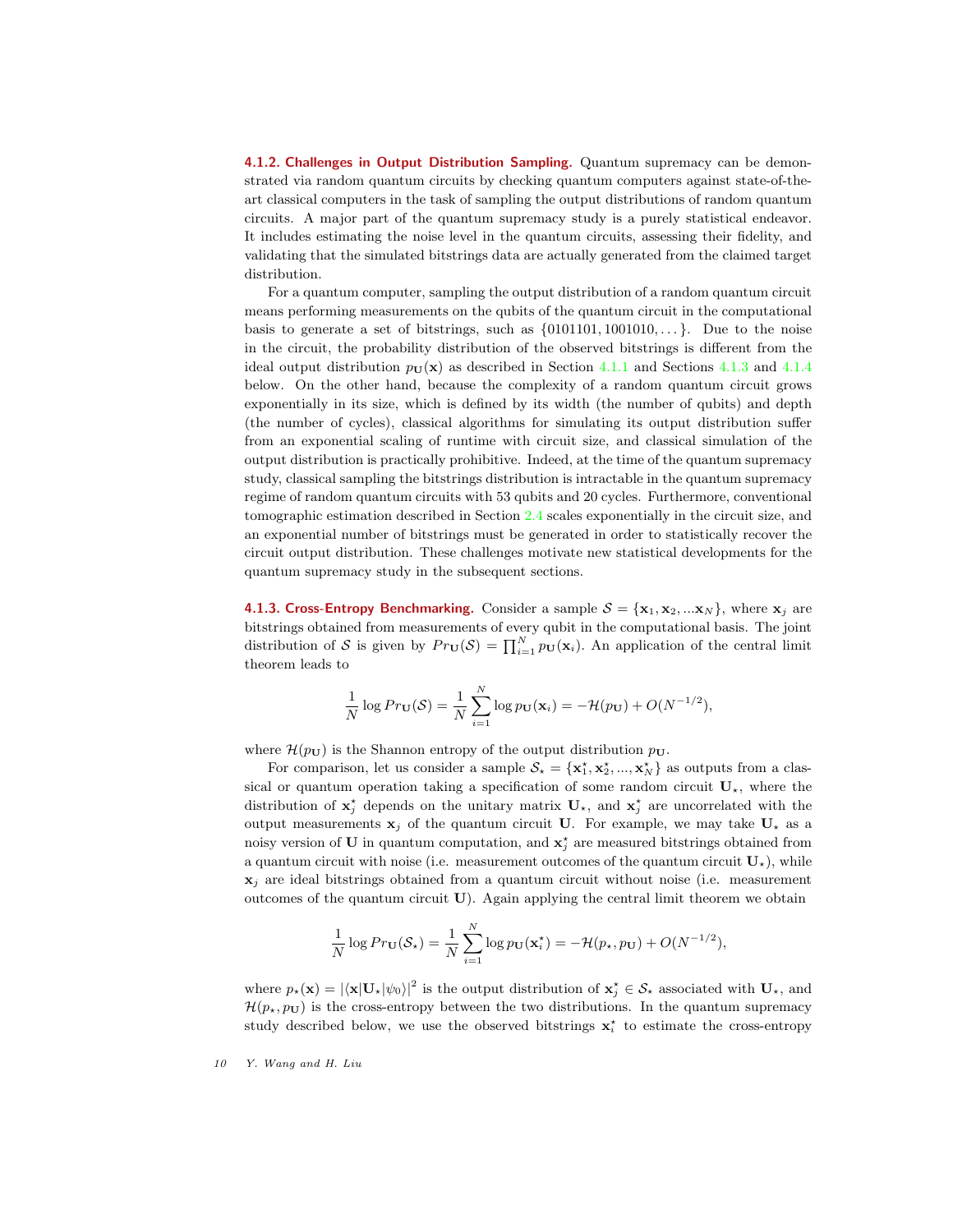benchmarking by the average of the simulated probability distribution evaluated at the observed bitstrings  $\mathbf{x}_i^*$ , where the simulated probability distribution refers to the ideal bitstring probability  $p_U(\cdot)$  for the quantum circuit U that is computed by classical simulations, and the average is over the bitstrings  $\mathbf{x}_i^*$  measured for the noisy quantum circuit  $\mathbf{U}_\star$ .

<span id="page-10-0"></span>4.1.4. Quantum Circuit Model and Fidelity Estimation. The Google quantum AI research group constructed a quantum processor (computer) named 'Sycamore' of 53 programmable superconducting qubits to implement random quantum circuits in a two dimensional lattice. The implementation creates quantum states on 53 qubits, corresponding to a computational state-space of dimension  $2^{53}$  ( $\approx 10^{16}$ ). An approach based on the described cross-entropy benchmarking is adopted to handle noisy random quantum circuits and statistical sampling from bitstrings probability distributions. Cross-entropy benchmarking (XEB), denoted by  $\mathcal{F}_{\text{XER}}$ , is defined as the expectation of a function of the ideal output distribution  $p_{\text{U}}(\cdot)$ with respect to the noisy output distribution.

To be specific, denote by U a set of r random quantum circuits  $\mathbf{U}_1, \cdots, \mathbf{U}_r$  with n qubits and m cycles. Each circuit  $U \in \mathcal{U}$  is executed N times on the quantum processor, and every execution of the circuit U means that a quantum operation (corresponding to  $U_{\star}$ described in Section [4.1.3\)](#page-9-0) as an imperfect realization of  $U$  (due to the noise) is applied to the input state  $|\psi_0\rangle$  (with density matrix  $|\psi_0\rangle\langle\psi_0|$ ). We model the imperfect realization of U by a noise model with the density matrix  $\rho_U^*$  of the noisy quantum operation as follows,

<span id="page-10-1"></span>
$$
\rho_{\mathbf{U}}^* = \Upsilon |\psi_{\mathbf{U}}\rangle \langle \psi_{\mathbf{U}}| + (1 - \Upsilon) \chi_{\mathbf{U}}, \tag{3}
$$

where  $|\psi_{\mathbf{U}}\rangle = \mathbf{U}|\psi_0\rangle$  is the ideal output state,  $\Upsilon = \langle \psi_{\mathbf{U}} | \rho_{\mathbf{U}}^{\star} | \psi_{\mathbf{U}} \rangle$  is the fidelity, and  $\chi_{\mathbf{U}}$ represents the density matrix of the noise which along with fidelity Υ describe the effect of the errors. The output probability distribution of  $\rho_U^*$  in [3.](#page-10-1) is given by

$$
p_{\mathbf{U},\Upsilon}(\mathbf{x}) = \Upsilon \langle \mathbf{x} | \psi_{\mathbf{U}} \rangle \langle \psi_{\mathbf{U}} | \mathbf{x} \rangle + (1-\Upsilon) \langle \mathbf{x} | \chi_{\mathbf{U}} | \mathbf{x} \rangle = \Upsilon p_{\mathbf{U}}(\mathbf{x}) + (1-\Upsilon) \langle \mathbf{x} | \chi_{\mathbf{U}} | \mathbf{x} \rangle.
$$
 4.

Then an expression for the cross-entropy benchmaking  $\mathcal{F}_{XFB}$  is established as follows,

<span id="page-10-2"></span>
$$
\mathcal{F}_{\text{XEB}} = \Upsilon d \sum_{\mathbf{x} \in \{0,1\}^n} [p_{\mathbf{U}}(\mathbf{x})]^2 - \Upsilon = \Upsilon [d \langle p_{\mathbf{U}}(\cdot) \rangle_{p_{\mathbf{U}}} - 1], \tag{5.}
$$

where  $d = 2^n$ , and  $\langle p_{\mathbf{U}}(\cdot) \rangle_{p_{\mathbf{U}}}$  on the right-hand side denotes the expectation of the ideal output distribution  $p_U(x)$  with respect to itself that can be computed analytically or obtained numerically by simulations. Consider two special cases: (i) the bitstrings are sampled from the uniform distribution, and (ii) the bitstrings are sampled from the theoretical Porter-Thomas output distribution. For case (i), we have  $p_{\mathbf{U},\Upsilon}(\mathbf{x}) = 1/d$ , and thus  $\mathcal{F}_{\text{XER}} = \Upsilon = 0$ . For case (ii),  $p_{\text{U},\Upsilon}(\mathbf{x}) = p_{\text{U}}(\mathbf{x})$  is equal to the Porter-Thomas distribution, and hence  $\mathcal{F}_{XEB} = \Upsilon = 1$ . Furthermore, for random quantum circuits with enough depth, their theoretical output distribution is essentially the Porter-Thomas distribution, and therefore from [5.](#page-10-2) we conclude  $\mathcal{F}_{XEB} = \Upsilon$ —that is,  $\mathcal{F}_{XEB}$  is essentially the same as fidelity Υ even if bitstrings are sampled from noisy quantum circuits.

Equation [5.](#page-10-2) naturally leads to the following estimator of the cross-entropy benchmarking  $\mathcal{F}_{\text{XER}}$  based on the observed bitstrings  $\mathbf{x}_{ij}$  from random quantum circuit  $\mathbf{U}_j \in \mathcal{U}$  with N bitstring samples,  $i = 1, \dots, N, j = 1, \dots, r$ ,

<span id="page-10-3"></span>
$$
\hat{\mathcal{F}}_{\text{XEB}} = \frac{1}{Nr} \sum_{i=1}^{N} \sum_{j=1}^{r} [dp_{\mathbf{U}}(\mathbf{x}_{ij}) - 1], \tag{6.}
$$

www.annualreviews.org • Quantum Computing 11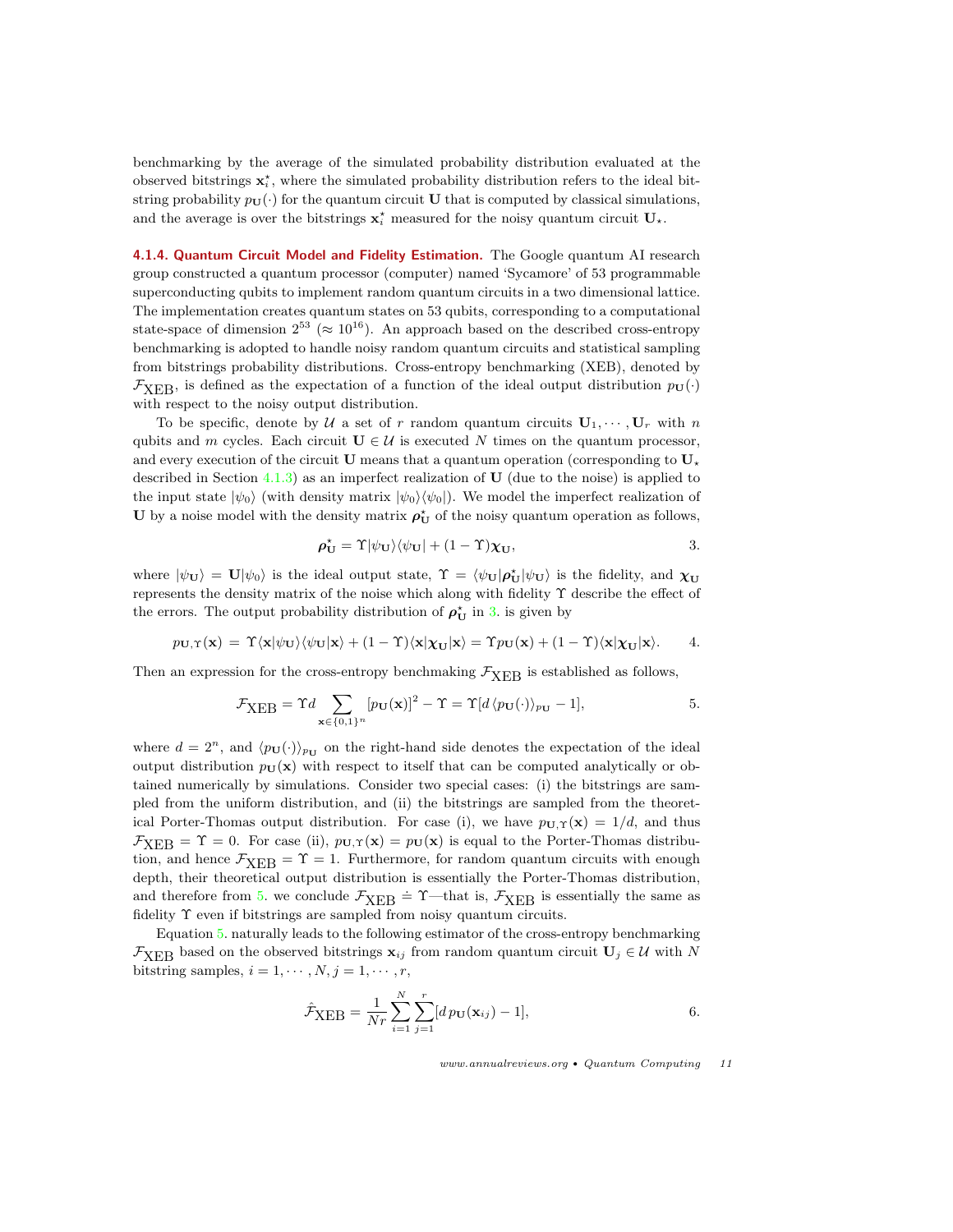which has an asymptotic variance  $(1 + 2\Upsilon - \Upsilon^2)/(Nr)$ .

Cross-entropy and fidelity measure the 'closeness' of two quantum states. For a quantum circuit with enough depth,  $\mathcal{F}_{\text{XEB}} = 1$  when there is no noise in the quantum circuit and thus bitstrings are sampled from the ideal theoretical output distribution of the circuit; and  $\mathcal{F}_{\text{XEB}} = 0$  when depolarizing errors are overwhelming in the quantum circuit and thus bitstrings are sampled from the uniform distribution. Intuitively  $\mathcal{F}_{XER}$  calibrates how often high-probability bitstrings are sampled, and its value corresponds to the probability that bitstrings are sampled from the ideal quantum circuits (i.e. no error has occurred while running the circuit). From  $5.$  and  $6.$ , we must obtain the ideal output probability  $p_U(x)$  by classically simulating the quantum circuit U for evaluating  $\mathcal{F}_{\text{XEB}}$  and  $\hat{\mathcal{F}}_{\text{XEB}}$ , which is exponentially hard. Hence, it is intractable to compute  $\mathcal{F}_{XEB}$  and its estimates in the regime of quantum supremacy such as random quantum circuits with 53 qubits and 20 cycles. As we will present in Section  $4.1.5$  below, using quantum techniques to manipulate quantum circuits and statistical methodologies to model and analyze experimental data, a statistical extrapolation approach has been developed to statistically secure a high enough  $\mathcal{F}_{\text{XER}}$  for random quantum circuits that are practically prohibitive for classical computers to simulate at the time. The approach utilizes classical numerical simulations to evaluate the likelihood of observed bitstrings, but does not require the reconstruction of the bitstring output probability distribution, which needs an exponential number of bitstrings for the increasing number of qubits.

<span id="page-11-0"></span>4.1.5. Statistical Analysis for Quantum Supremacy. Classical computers were used to simulate random quantum circuits for confirming the quantum computer and calculating  $\mathcal{F}_{\text{XEB}}$ and  $\hat{\mathcal{F}}_{\text{XEB}}$  as well as estimating the cost of classical sampling of bitstrings from the random quantum circuits. They were employed to verify that the quantum computer is working correctly by checking how often bitstrings are observed experimentally against their corresponding probabilities evaluated via classical simulations. The classical computers used include Google cloud cluster of 1000 machines and the Jülich supercomputer (with 100,000 cores and 250 terabytes) as well as the Summit supercomputer (the most powerful supercomputer in the world at the time).

We cannot evaluate  $\mathcal{F}_{\rm XEB}$  and  $\hat{\mathcal{F}}_{\rm XEB}$  for random quantum circuits in the supremacy regime. However, we may modify the design of random quantum circuits to reduce their complexity so that they can be classically simulated to obtain output distributions and compute  $\mathcal{F}_{\rm XEB}$  and/or  $\hat{\mathcal{F}}_{\rm XEB}$  for verifying physical models and validating statistical analysis. All the modified random quantum circuits closely mimics the full experiment with random quantum circuits in the supremacy regime while still remain classically simulatable, and their experimental data and associated statistical analysis provide models to track the cross-entropy benchmaking fidelity  $\mathcal{F}_{\rm XEB}$  in the supremacy regime. Various experiments were conducted for r modified random quantum circuits with n qubits and  $m$  cycles to collect N bitstrings, where N ranges from half to five million, with r, n and m up to 10, 53 and 20, respectively. Experiments were carried out to collect  $N = 3$  million bitstrings on each of  $r = 10$  modified quantum circuits with  $n = 53$  qubits and  $m = 20$  cycles. The data were used to estimate  $F_{XEB} = \Upsilon$  and assess the output distribution, and various statistical methods were employed to evaluate the cross-entropy benchmaking fidelity estimator  $\hat{\mathcal{F}}_{\text{XEB}}$  and its asymptotic variance and validate the theoretical output distribution. Also the systematic uncertainty [\(Sinervo](#page-27-13) [2003\)](#page-27-13) was quantified by a linear fitting to model how the fidelity varies over time, as the performance of the quantum system may fluctuate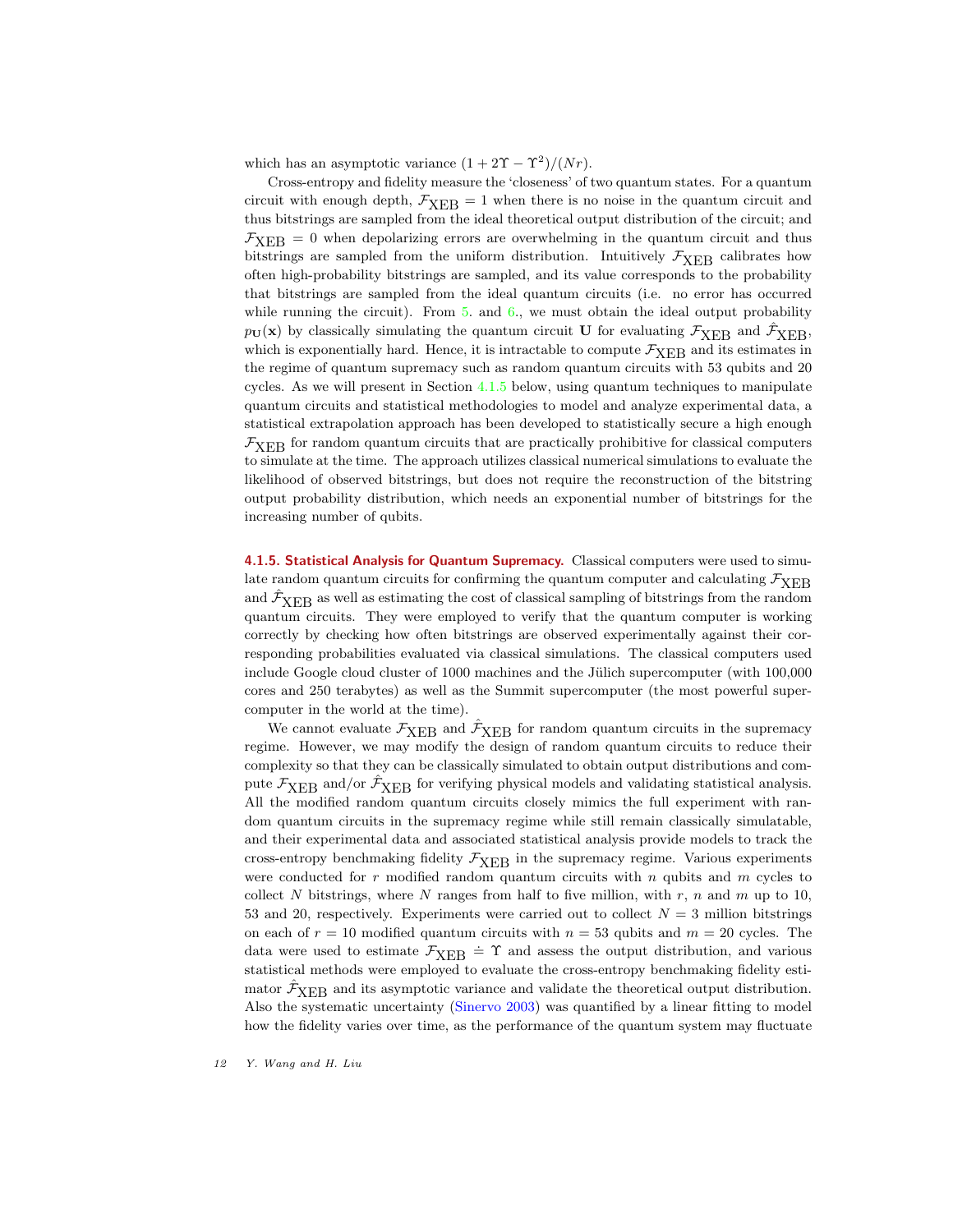and/or degrade with time. After the statistical checking and validation, with a total 30 million bitstring data, an estimated value of  $2.24 \times 10^{-3}$  was found for the mean cross-entropy benchmaking fidelity of  $r = 10$  modified random quantum circuits with  $n = 53$  qubits and  $m = 20$  cycles, where the square root of its mean square error is estimated to be  $0.21 \times 10^{-3}$ . Based on these statistical results, [Arute et al.](#page-25-0) [\(2019\)](#page-25-0) concludes that the average fidelity for running the random quantum circuits on the Sycamore quantum computer is about 0.002.

The computing experiments show that it took 200 seconds for the Sycamore quantum computer to sample a million bitstrings from random quantum circuits with  $n = 53$  qubits and  $m = 20$  cycles at target fidelity  $\mathcal{F}_{XEB} = 0.002$ , while an extrapolation based on statistical fitting of the computing data by the mentioned classical computers indicates that an equal-fidelity classical sampling would take 10,000 years on a million cores, with further millions of years to confirm the fidelity using classical methods. Furthermore, the quantum computer consumed several orders of magnitude less energy to perform the sampling task than the Summit supercomputer. Therefore, quantum supremacy is demonstrated by the performed sampling task on the Sycamore quantum computer that is practically beyond the reach of the fastest classical supercomputers available at the time. See [Arute et al.](#page-25-0) [\(2019\)](#page-25-0), [Aaronson and Chen](#page-25-4) [\(2016\)](#page-25-4), [Boixo et al.](#page-25-5) [\(2018\)](#page-25-5), [Bouland et al.](#page-26-4) [\(2018\)](#page-26-4), [Neill et al.](#page-26-5) [\(2018\)](#page-26-5), and [Rinott et al.](#page-27-12) [\(2020\)](#page-27-12) for more details.

We like to point out again that the Google quantum supremacy study heavily relies on statistics. In spite of extensive statistical analysis conducted in [Arute et al.](#page-25-0) [\(2019\)](#page-25-0), there are many statistical issues that deserve further investigations. For example, the authors of this paper found that the noisy quantum circuit model does not fit to the generated bitstrings in [Arute et al.](#page-25-0) [\(2019\)](#page-25-0).

## <span id="page-12-0"></span>4.2. BOSON SAMPLING

This subsection describes the boson sampling quantum supremacy study reported by [Zhong](#page-27-3) [et al.](#page-27-3) [\(2020\)](#page-27-3). Boson sampling is a special quantum computation model based on linear optics where the required physical devices are single-photon sources, beamsplitters, phaseshifters and photondetectors. The quantum computation model for boson sampling arranges  $n$ identical bosons to pass through a network of passive optical elements (beamsplitters and phase-shifters) and then detect the locations of the bosons, and its purpose is to sample from the output distribution for demonstrating quantum supremacy. We introduce two equivalent ways to define the boson sampling model, where one naturally leads to quantum computation, and another directly shows the difficulty in classical computation.

<span id="page-12-1"></span>4.2.1. Physical Model Definition. Consider the quantum system involving  $n$  identical photons and m modes, where 'mode' can be loosely interpreted as the place that a photon can be in, and we are only interested in the case that  $m$  is greater than or equal to  $n$ . Note that we may write the computational basis states in the form of  $|s\rangle = |s_1, s_2, ..., s_m\rangle$ , where  $s_i$  is the number of photons detected in the *i*-th mode. Denote the set corresponding to all the computational basis states by

$$
\Omega_{m,n} = \{ \mathbf{s} = (s_1, s_2, ..., s_m) : s_i \in \mathbb{N}, s_1 + s_2 + ... + s_m = n \}.
$$

The number of elements in the set  $\Omega_{m,n}$  is  $M = \binom{m+n-1}{n}$ . Since a general state can be expressed as a linear combination of the computational basis states with complex coefficients whose squared norms sum up to 1, we may write a general computational state for the boson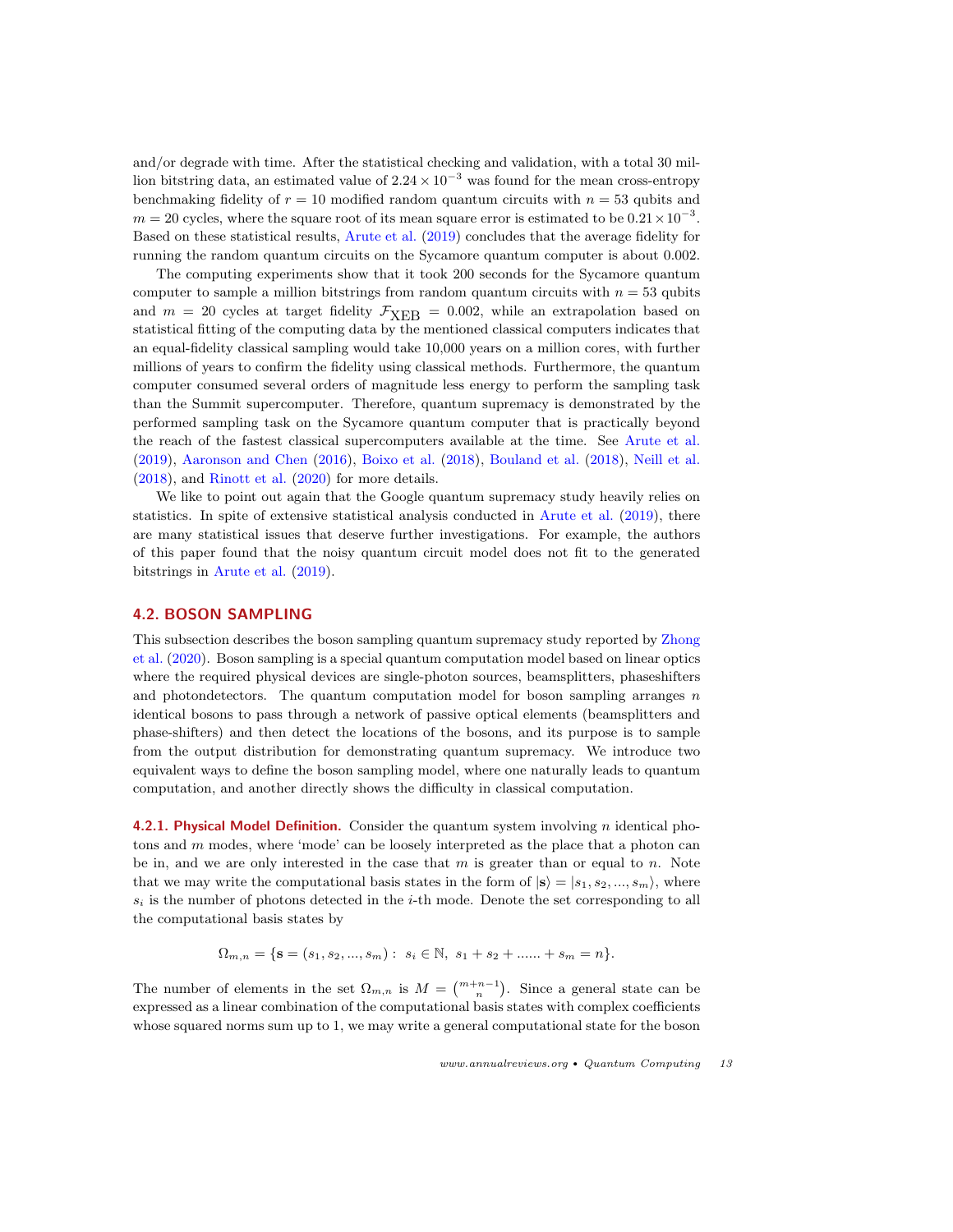computer with  $n$  photons and  $m$  modes in the following form

$$
|\psi\rangle=\sum_{\mathbf{s}\in\Omega_{m,n}}\alpha_{\mathbf{s}}|\mathbf{s}\rangle,\quad\text{where}\sum_{\mathbf{s}\in\Omega_{m,n}}\left|\alpha_{\mathbf{s}}\right|^{2}=1.
$$

With no loss of generality we assume the initial state of a quantum computer to be  $|1_n\rangle \equiv$  $|1, \ldots, 1, 0, \ldots, 0\rangle$ , which means that each of the first n modes contains one photon and the remaining modes do not contain any photon. Consider how the linear optical elements work in a special case when there is only one photon in the quantum system. Each of phaseshifters and beamsplitters takes action on at most two modes, without any action on the other  $m-2$  modes. Assume that a phases hifter takes action on the *i*-th mode, and  $\mathbf{s} \in \Omega_{m,n}$  indicates the photon in the *i*-th mode. Then the phaseshifter changes only one amplitude  $\alpha_s$  by multiplying it with  $e^{i\theta}$  for some specified  $\theta$ , but does not alter any other amplitudes. Suppose that a beamsplitter takes action on the  $i$ -th and  $j$ -th modes, and denote the corresponding quantum states by  $|s\rangle$  and  $|t\rangle$  respectively. Then the action maps the two amplitudes  $\alpha_s$  and  $\alpha_t$  into  $\alpha_s$  and  $\alpha_t$ , where their relationship can be specified by the following transformation,

<span id="page-13-0"></span>
$$
\begin{bmatrix} \check{\alpha}_{\mathbf{s}} \\ \check{\alpha}_{\mathbf{t}} \end{bmatrix} = \begin{bmatrix} \cos \theta & -\sin \theta \\ \sin \theta & \cos \theta \end{bmatrix} \begin{bmatrix} \alpha_{\mathbf{s}} \\ \alpha_{\mathbf{t}} \end{bmatrix}.
$$

As the quantum system in this case has only one photon, there are total  $m$  computational basis states. Consequently the unitary matrices representing the transformations of a beamsplitter and a phase shifer are equal to the  $m$  dimensional identity matrices except for  $a$  2 $\times$  2 submatrix and a diagonal entry corresponding to the amplitude change, respectively. Then the product of such matrices corresponding to the optical elements in a linear optical network yields a  $m \times m$  unitary matrix U to represent the unitary transformation of the linear optical network. Conversely, any  $m \times m$  unitary matrix **U** can be mathematically decomposed as a product  $\mathbf{U} = \mathbf{U}_T \dots \mathbf{U}_1$ , where each  $\mathbf{U}_i$  corresponds to a unitary matrix of a beamsplitter or a phaseshifter, and  $T = O(m^2)$ . That is, we can use only linear optical elements to implement any  $m \times m$  unitary transformation.

Given a quantum system with  $n$  photons, it can be shown that the unitary transformation corresponding to the optical network has a unitary matrix representation  $\phi(\mathbf{U}) =$  $\phi(\mathbf{U}_T)...\phi(\mathbf{U}_1)$ , where  $\phi$  is a homomorphism map. We just need to identify the specification of each  $\phi(\mathbf{U}_i)$  to obtain an explicit expression for  $\phi(\mathbf{U})$ .

Assume that the i-th optical element is a phaseshifter. We can mathematically express its action as the following diagonal unitary transformation,

$$
|s_1, s_2, ..., s_m\rangle \to e^{i\theta s_i}|s_1, s_2, ..., s_m\rangle,
$$

and the corresponding unitary matrix representation yields an expression for  $\phi(\mathbf{U}_i)$ .

Assume that the  $j$ -th optical element is a beamsplitter. The action of the beamsplitter is hard to describe. It takes action on two modes only, without making any change for the other  $m-2$  modes. Suppose that the two modes the beamsplitter has acted on are the i-th and j-th modes. Then the corresponding unitary transformation can be expressed as follows,

$$
|s_1, s_2, ..., s_{i-1}, u, s_{i+1}, ..., s_{j-1}, v, s_{j+1}, ..., s_m\rangle
$$
  
\n
$$
\rightarrow \sum_{s+t=u+v} \beta_{u,v,s,t} |s_1, s_2, ..., s_{i-1}, s, s_{i+1}, ..., s_{j-1}, t, s_{j+1}, ..., s_m\rangle,
$$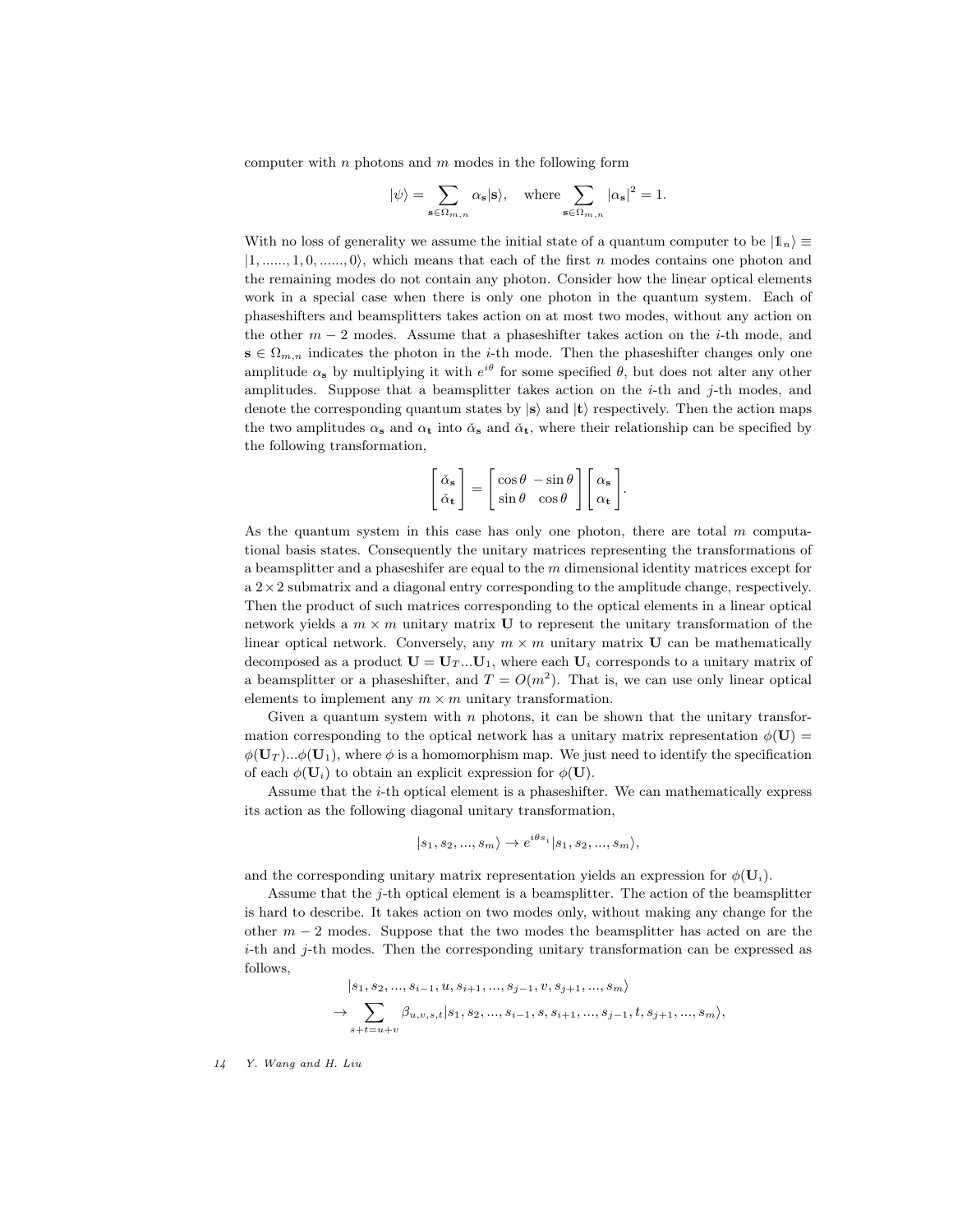where

$$
\beta_{u,v,s,t} = \sqrt{\frac{u!v!}{s!t!}} \sum_{k+l=u,k \le s,l \le t} \binom{s}{k} \binom{t}{l} (-1)^{s-k} (\sin \theta)^{s+l-k} (\cos \theta)^{k+t-l}
$$

for some specified angle  $\theta$ . The unitary matrix corresponding to this transformation renders an expression for  $\phi(\mathbf{U}_i)$ .

Using the derived expression for each  $\phi(\mathbf{U}_i)$  along with  $\phi(\mathbf{U}) = \phi(\mathbf{U}_T)...\phi(\mathbf{U}_1)$ , we can obtain the unitary matrix for representing the action of the whole optical network. Initiating in the state  $|1_n\rangle$ , and then passing through the optical network, the photons will be in the quantum state  $\phi(\mathbf{U})|\mathbb{1}_n$ . We measure the state to obtain a measurement outcome corresponding to a computational basis state. The state we obtain is random, and the probability of obtaining a given computational basis state  $|\mathbf{s}\rangle$  is equal to  $|\langle \mathbf{1}_n|\phi(\mathbf{U})|\mathbf{s}\rangle|^2$ . Treating  $|\langle \mathbb{1}_n|\phi(\mathbf{U})|\mathbf{s}\rangle|^2$  as a mapping from  $\mathbf{s} \in \Omega_{m,n}$  to  $[0,1]$ , we obtain a probability distribution on  $\Omega_{m,n}$  that assigns probability  $Pr(s)$  to state  $|s\rangle$ , where

$$
Pr(\mathbf{s}) = |\langle \mathbf{1}_n | \phi(U) | \mathbf{s} \rangle|^2, \ \ \mathbf{s} \in \Omega_{m,n}.
$$

4.2.2. Permanent Based Model Definition. Alternatively, we may define boson sampling by the permanents of the submatrices of the unitary matrix representing the optical network. Let  $\mathbf{A} = (a_{ij})$  be a  $n \times n$  matrix, and define its permanent as follows,

$$
Per(\mathbf{A}) = \sum_{\pi \in S_n} \prod_{i=1}^n a_{i\pi(i)},
$$

where  $S_n$  is the set of all permutations of  $1, \dots, n$ .

Given a  $m \times m$  unitary matrix **U** and  $\mathbf{s} = (s_1, \dots, s_m) \in \Omega_{m,n}$ , we construct a  $n \times n$ matrix  $U_s$  from U by retaining its first n columns and then copying  $s_i$  times its i-th row. Define a discrete probability distribution on  $\Omega_{m,n}$  as follows,

<span id="page-14-0"></span>
$$
Pr(\mathbf{s}) = \frac{|Per(\mathbf{U_s})|^2}{s_1!...s_m!}.
$$

It can be proved that the probability distribution [8.](#page-14-0) is equal to the probability distribution [7.](#page-13-0) in the way described in Section [4.2.1](#page-12-1) through the system with n photons, m modes and an optical network whose action is represented by the unitary matrix U.

4.2.3. Quantum Supremacy with Boson Sampling. The Boson sampling problem is defined as sampling from the distribution  $Pr(s)$  defined in [7.](#page-13-0) or [8.](#page-14-0). Gaussian Boson sampling makes use of Gaussian states as probability sources of photons, and the resulted output distribution can be further expressed as matrix functions called Hafnian and Torontonian. Since Permanent, Hafnian and Torontonian are in the #P-complete complexity class, it is intractable for classical computers to evaluate the matrix functions and thus handle Boson sampling. On the other hand, the physical definition inherently shows that it is possible to carry out a successful quantum computing experiment on an optical network with appropriate size and thus render quantum supremacy.

The quantum supremacy study reported in [Zhong et al.](#page-27-3) [\(2020\)](#page-27-3) built a photonic quantum computer (processor) called Jiuzhang to perform Gaussian Boson sampling. The photonic quantum computer Jiuzhang can enable up to 76 qubits to successfully accomplish Gaussian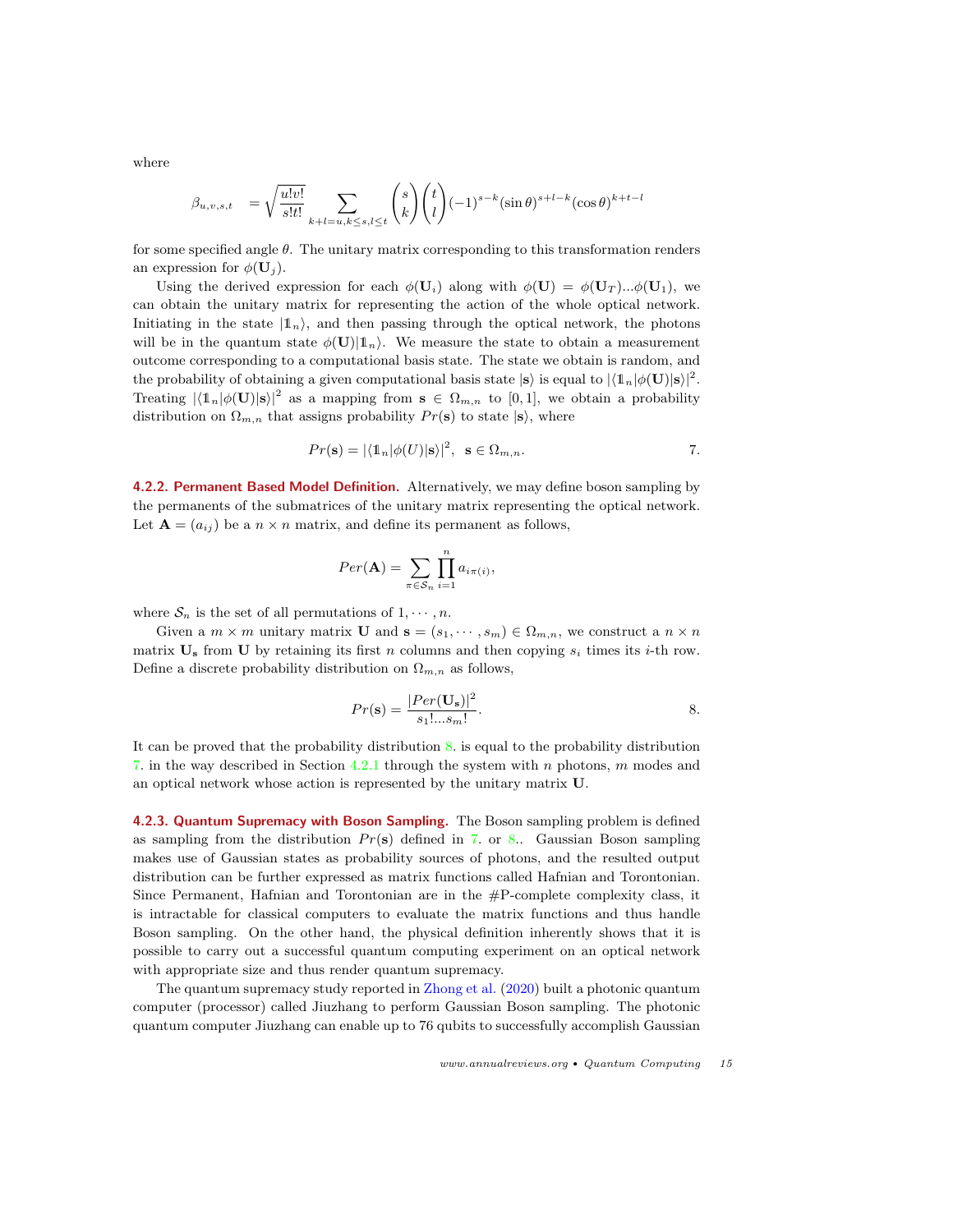Boson sampling tasks that are beyond the capacity of the fastest classical supercomputers at the time. [Zhong et al.](#page-27-3) [\(2020\)](#page-27-3) documented physical experiments performed and statistical analysis undertaken to verify quantum states and validate output distributions based on the generated samples in the easy regime where the full output distributions can be obtained. It provided circumstantial evidence to support the results in the quantum supremacy regime where a full verification is not possible due to the intractable nature of Boson sampling. Also time costs to run Gaussian Boson sampling on supercomputers in the prohibitive regime were estimated based on statistical fitting of classical computational cost data. In a nutshell, [Zhong et al.](#page-27-3) [\(2020\)](#page-27-3) announced that a 200-second job of Gaussian Boson sampling on Jiuzhang would require 0.6 billon years for the fastest supercomputer available at the time to finish. Hence, quantum supremacy is demonstrated by the performed Gaussian Boson sampling on the photonic quantum computer that is practically beyond the reach of the fastest classical supercomputers available at the time. More details can be found in [Aaronson and Arkhipov](#page-25-6) [\(2011\)](#page-25-6), [Hamilton et al.](#page-26-6) [\(2017\)](#page-26-6), [Harrow and Montanaro](#page-26-7) [\(2017\)](#page-26-7), [Lund et al.](#page-26-8) [\(2017\)](#page-26-8), [Markov et al.](#page-26-9) [\(2018\)](#page-26-9), [Quesada et al.](#page-27-14) [\(2018\)](#page-27-14) and [Zhong et al.](#page-27-3) [\(2020\)](#page-27-3).

#### <span id="page-15-0"></span>5. QUANTUM ANNEALING

Quantum annealing is the quantum analog of classical annealing, with thermodynamics replaced by quantum dynamics. Both classical annealing and quantum annealing are employed to solve optimization problems whose objective function can be represented by the energies of physical systems. Quantum annealing may be considered as a special-purpose quantum computer that is designed to effectively solve specific optimization problems, and quantum annealers are physical hardware devices to implement quantum annealing. See [McGeoch](#page-26-10) [\(2014\)](#page-26-10) and [Wang et al.](#page-27-1) [\(2016\)](#page-27-1).

#### <span id="page-15-1"></span>5.1. Classical Ising Model

Consider a classical Ising model described by a graph  $\mathcal{G} = (\mathcal{V}(\mathcal{G}), \mathcal{E}(\mathcal{G}))$ , where  $\mathcal{V}(\mathcal{G})$  and  $\mathcal{E}(\mathcal{G})$  are the vertex and edge sets of  $\mathcal{G}$ , respectively. We assign each vertex a random variable with value in  $\{+1, -1\}$ , and let each edge represent the interaction between two vertex variables connected by the edge. A configuration  $\mathbf{s} = \{s_j, j \in \mathcal{V}(\mathcal{G})\}$  is a set of values assigned to all vertex variables  $s_j$ ,  $j \in V(G)$ . In physics vertices and vertex variables are called sites and spins, respectively, and we refer to the spin values  $+1$  and  $-1$  as spin up and spin down, respectively. Define the following Hamiltonian for the classical Ising model,

<span id="page-15-2"></span>
$$
\mathbf{H}_I^c \equiv \mathbf{H}_I^c(\mathbf{s}) = -\sum_{(i,j)\in \mathcal{E}(\mathcal{G})} \delta_{ij} s_i s_j - \sum_{j\in \mathcal{V}(\mathcal{G})} \gamma_j s_j, \qquad 9.
$$

where  $(i, j)$  represents the edge between the sites i and j, the first summation is over all  $(i, j) \in \mathcal{E}(\mathcal{G})$ ,  $\delta_{ij}$  denotes the interaction between sites i and j associated with edge  $(i, j) \in \mathcal{E}(\mathcal{G})$ , and  $\gamma_j$  stands for an external magnetic field on vertex  $j \in \mathcal{V}(\mathcal{G})$ . We refer to a set of fixed values  $\{\delta_{ij}, \gamma_j\}$  as an instance of the Ising model, and  $\mathbf{H}_I^c(\mathbf{s})$  as the energy of the Ising model at configuration s. Then the probability of a specific configuration s is described by the Boltzmann distribution of the Ising model as follows,

$$
P_T(\mathbf{s}) = \frac{e^{-\mathbf{H}_I^c(\mathbf{s})/T}}{Z_T}, \qquad Z_T = \sum_{\mathbf{s}} e^{-\mathbf{H}_I^c(\mathbf{s})/T}, \qquad 10.
$$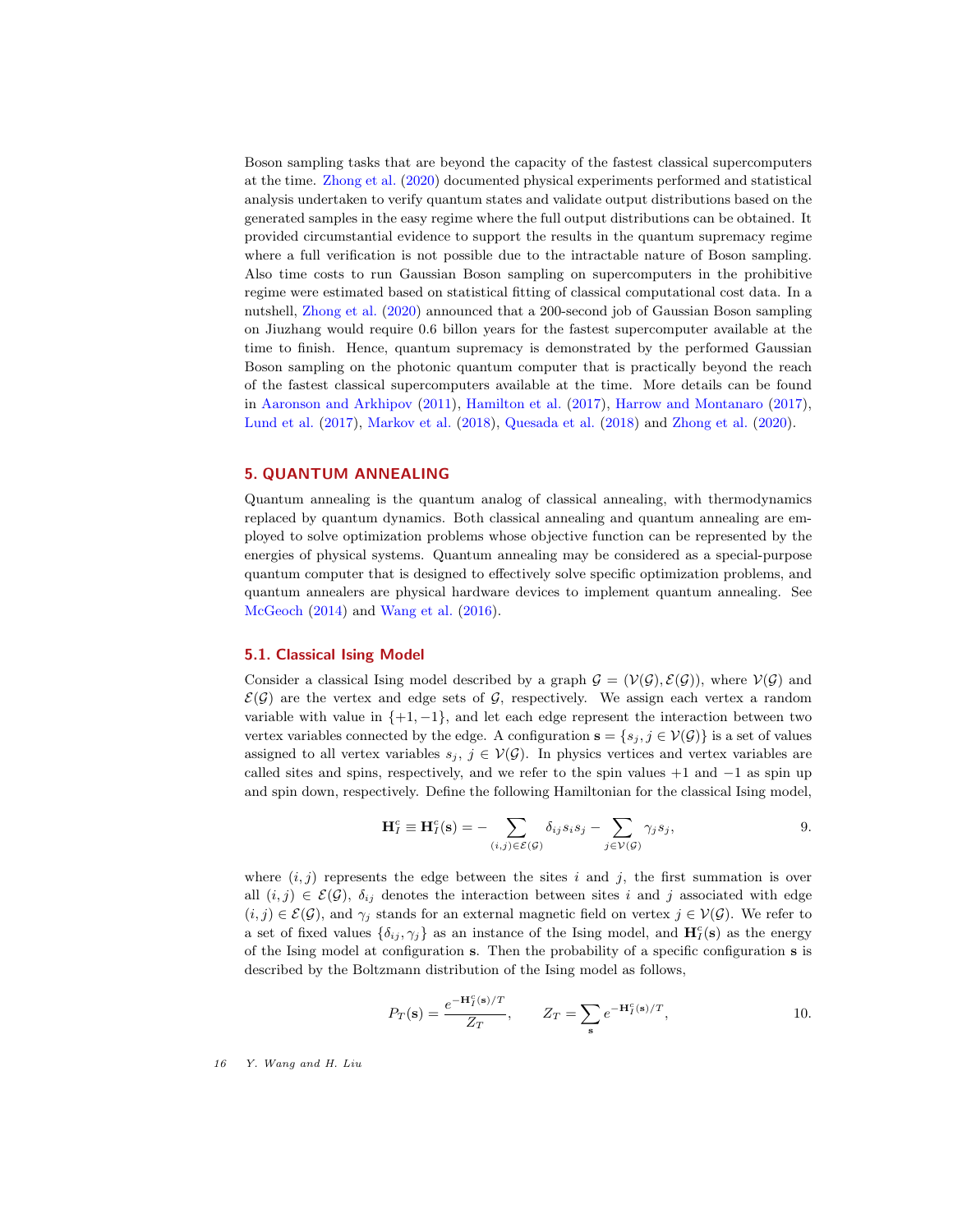where  $T$  is the fundamental temperature of the system in units of energy.

We illustrate the classical annealing by the Ising model as follows. The annealing is used to solve a combinatorial minimization problem whose objective function is represented by the Ising energy function  $\mathbf{H}_{I}^{c}(s)$ . Denote by b the total number of sites in the Ising model. As  $\mathbf{H}_{I}^{c}(\mathbf{s})$  is defined over  $\mathbf{s} \in \{-1, +1\}^{b}$ , it is prohibitive to search over the exponential large configuration space for a minimizer of  $\mathbf{H}_{I}^{c}(\mathbf{s})$  by deterministic exhaustive search algorithms. We resort annealing methods to explore the hue search space probabilistically and search for a configuration with the minimal energy. For example, we implement simulated annealing by using Markov chain Monte Carlo (MCMC) to generate configurations from the Boltzmann distribution  $P_T(\mathbf{s})$  with slowly decreasing temperature T. The lowest energy state is often called a ground state in physics. See [Bertsimas and Tsitsiklis](#page-25-7) [\(1993\)](#page-25-7), [Kirkpatrick et al.](#page-26-11) [\(1983\)](#page-26-11), and [Wang et al.](#page-27-1) [\(2016\)](#page-27-1).

## <span id="page-16-0"></span>5.2. Quantum Ising Model

The same graph  $\mathcal G$  is used to describe the quantum Ising model, where the vertex set  $V(G)$  stands for the quantum spins, with the edge set  $\mathcal{E}(G)$  for the interactions between two quantum spins. Each vertex has a qubit that is realized by its quantum spin. As G has b vertices, the vector space for the described quantum Ising system is  $\mathbb{C}^d$  ( $d = 2^b$ ). We character its quantum state by a unit vector in  $\mathbb{C}^d$ , and its dynamic evolution by a Hermitian matrix of size  $d$ , which is called a quantum Hamiltonian for the quantum system. The energies of the quantum system are defined to be the eigenvalues of the quantum Hamiltonian, and ground states refer to the eigenvectors corresponding to the smallest eigenvalue. Set

$$
\mathbf{I}_j = \begin{pmatrix} 1 & 0 \\ 0 & 1 \end{pmatrix}, \quad \boldsymbol{\sigma}_j^x = \begin{pmatrix} 0 & 1 \\ 1 & 0 \end{pmatrix}, \quad \boldsymbol{\sigma}_j^z = \begin{pmatrix} 1 & 0 \\ 0 & -1 \end{pmatrix}, \qquad j = 1, \ldots, b,
$$

where  $\sigma_j^x$  and  $\sigma_j^z$  are called Pauli matrices in x and z axes, respectively. We replace  $s_j$  in the classical Ising Hamiltonian  $\mathbf{H}_{I}^{c}(s)$  by  $\sigma_{j}^{z}$  to define the quantum Hamiltonian as follows,

<span id="page-16-1"></span>
$$
\mathbf{H}_{I}^{q} = -\sum_{(i,j)\in\mathcal{E}(\mathcal{G})} \delta_{ij} \sigma_{i}^{z} \sigma_{j}^{z} - \sum_{j\in\mathcal{V}(\mathcal{G})} \gamma_{j} \sigma_{j}^{z}, \qquad 11.
$$

where  $\gamma_j$  and  $\delta_{ij}$  stand for the local field on the vertex  $j \in V(\mathcal{G})$  and the Ising interaction along the edge  $(i, j) \in \mathcal{E}(\mathcal{G})$ , respectively, and we use the quantum convention that  $\sigma_j^z$  and  $\sigma_i^z \sigma_j^z$  in [11.](#page-16-1) denote their tensor products with identity matrices as follows,

$$
\sigma_j^z \equiv \mathbf{I}_1 \otimes \cdots \otimes \mathbf{I}_{j-1} \underbrace{\otimes \sigma_j^z \otimes \mathbf{I}_{j+1} \otimes \cdots \otimes \mathbf{I}_b}_{\text{vertex } j},
$$
 12.

$$
\sigma_i^z \sigma_j^z \equiv \mathbf{I}_1 \otimes \cdots \otimes \mathbf{I}_{i-1} \otimes \underbrace{\sigma_i^z \otimes \mathbf{I}_{i+1} \otimes \cdots \otimes \mathbf{I}_{j-1} \otimes \sigma_j^z}_{\text{vertices } i \text{ and } j} \otimes \mathbf{I}_{j+1} \otimes \cdots \otimes \mathbf{I}_b.
$$
 13.

Observe that the quantum Hamiltonian  $\mathbf{H}_{I}^{q}$  in [11.](#page-16-1) is a diagonal matrix of size  $2^{b}$  whose diagonal elements (eigenvalues) are the same as the classical Hamiltonian  $\mathbf{H}_{I}^{c}(\mathbf{s})$  in [9.](#page-15-2) corresponding to all  $2<sup>b</sup>$  binary states s ordered lexicographically. Therefore finding the minimal energy of the classical Ising Hamiltonian  $\mathbf{H}_I^c$  is equivalent to finding the minimal energy of the quantum Ising Hamiltonian  $H_I^q$ . The quantum formulation of the original optimization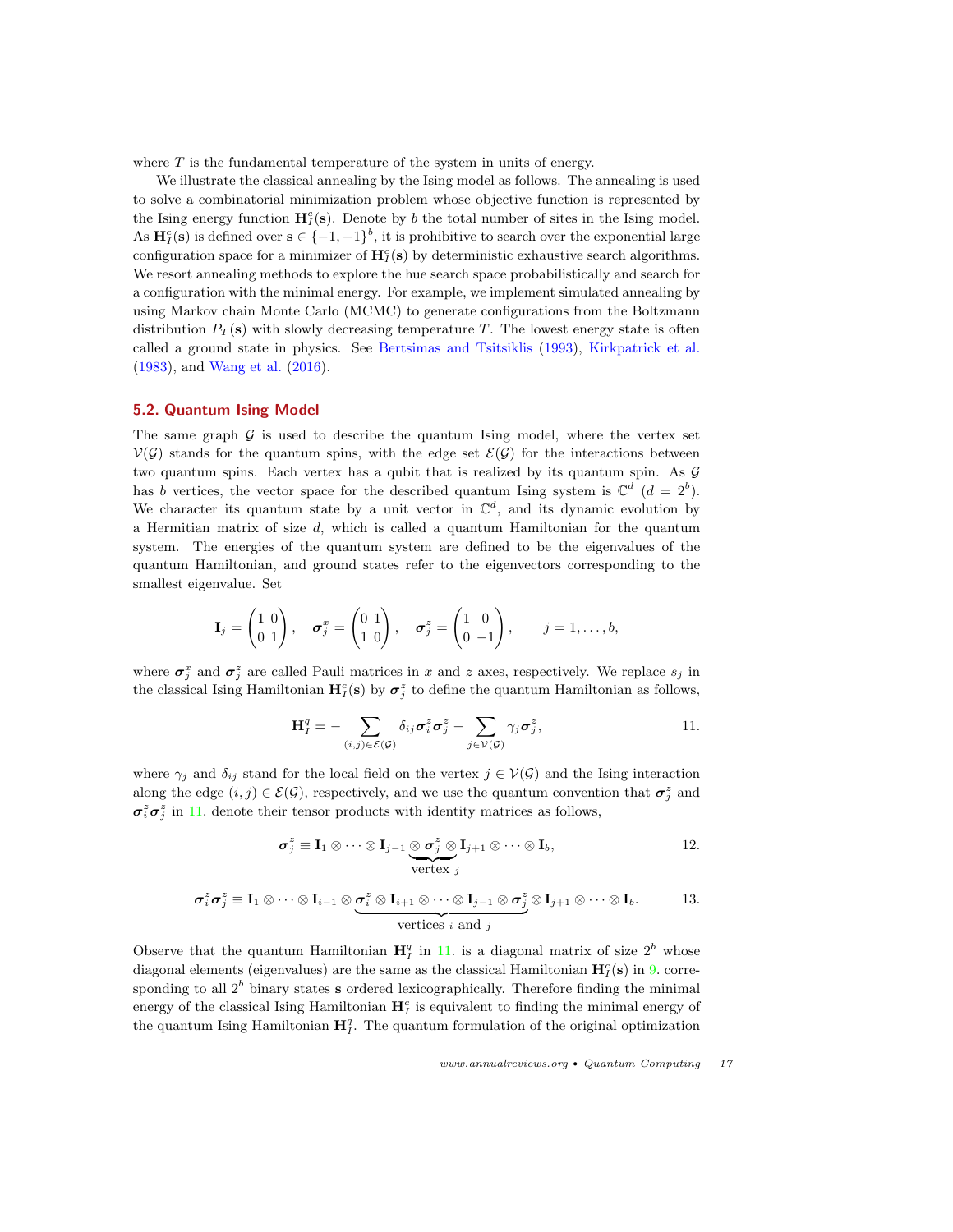problem is to facilitate the design of quantum annealing in the next subsection, but so far the computational task for solving the optimization problem is still the same as in the classical case.

#### <span id="page-17-0"></span>5.3. Quantum Ising Model in the Transverse Field

Quantum annealing requires an introduction of a transverse magnetic field to yield a quantum Hamiltonian in the transverse field. Define a quantum Hamiltonian to govern the transverse magnetic field as follows,

<span id="page-17-1"></span>
$$
\mathbf{H}_X = -\sum_{j \in \mathcal{V}(\mathcal{G})} \boldsymbol{\sigma}_j^x, \qquad \qquad 14.
$$

where again we adopt the quantum convention to denote by  $\sigma_j^x$  the tensor products of b matrices of size 2,

$$
\boldsymbol{\sigma}_j^x \equiv \mathbf{I}_1 \otimes \cdots \otimes \mathbf{I}_{j-1} \underbrace{\otimes \boldsymbol{\sigma}_j^x \otimes \mathbf{I}_{j+1} \otimes \cdots \otimes \mathbf{I}_b}_{\text{vertex } j}.
$$
 15.

Observe that the  $2^b \times 2^b$  non-diagonal matrix  $\mathbf{H}_X$  in [14.](#page-17-1) does not commute with diagonal matrix  $\mathbf{H}_I^q$  in [11.](#page-16-1) and thus introducing  $\mathbf{H}_X$  changes the system behavior from classical to quantum. Due to the simple symmetric structure of  $\mathbf{H}_X$ , we can derive explicit expressions for its eigenvalues and eigenvectors. In particular  $(1, \dots, 1)'$  is its ground state, the eigenvector corresponding to the smallest eigenvalue of  $\mathbf{H}_X$ .

Quantum annealing proceeds as follows. The quantum annealing system is initially driven by the transverse magnetic field  $\mathbf{H}_X$  prepared in its ground state  $(1, \dots, 1)$ <sup>'</sup>, and then we slowly drive the system from the initial Hamiltonian  $\mathbf{H}_X$  to its final target Hamiltonian  $\mathbf{H}_{I}^{q}$ . In specific, we engineer the quantum annealing process through the instantaneous Hamiltonian for the Ising model in the transverse field as follows,

<span id="page-17-2"></span>
$$
\mathbf{H}_D(t) = A(t)\mathbf{H}_X + B(t)\mathbf{H}_I^q, \qquad t \in [0, t_f],
$$
 16.

where  $t_f$  denotes the total annealing time, and time varying smooth functions  $A(t)$  and  $B(t)$ are called the annealing schedules which satisfy  $A(t_f) = B(0) = 0$ ,  $A(t)$  is decreasing, and  $B(t)$  is increasing. It is evident that at  $t = 0$ ,  $\mathbf{H}_D(0) = A(0)\mathbf{H}_X$ , and at  $t = t_f$ ,  $\mathbf{H}_D(t_f) =$  $B(t_f)$ **H**<sup>q</sup>. As  $A(0)$  and  $B(t_f)$  are known constants, **H**<sub>D</sub>(t) has identical eigenvectors as  $\mathbf{H}_X$  at the initial time  $t=0$  and as  $\mathbf{H}_I^q$  at the final time  $t=t_f$ , with the corresponding eigenvalues differing by factors  $A(0)$  and  $B(t_f)$ , respectively. Consequently through  $H_D(t)$ we can engineer the system to move from  $\mathbf{H}_X$  initialized in its ground state to the final target  $\mathbf{H}_{I}^{q}$ .

The adiabatic quantum theorem shows that during the evolution of quantum annealing, the system tends to stay in the ground states of the instantaneous Hamiltonian via quantum tunneling [\(Farhi et al.](#page-26-12) [2000,](#page-26-12) [2001,](#page-26-13) [2002;](#page-26-14) [McGeoch](#page-26-10) [2014\)](#page-26-10). At the end of the annealing procedure, we measure the quantum system. With some probability the quantum system stays in a ground state of the final Hamiltonian  $H_I^q$ , and thus the measurement outcome renders a solution to the optimization problem. That is, we can utilize the quantum an-nealing procedure driven by [16.](#page-17-2) to find the global minimum of  $\mathbf{H}_{I}^{c}(\mathbf{s})$  and solve the original minimization problem. See [Brooke et al.](#page-26-15) [\(1999\)](#page-26-15), [Hu and Wang](#page-26-16) [\(2021\)](#page-26-16), [Isakov et al.](#page-26-17) [\(2016\)](#page-26-17), Jörg et al.  $(2010)$ , [Wang et al.](#page-27-1)  $(2016)$ , and [Wang and Song](#page-27-2)  $(2020)$  for details.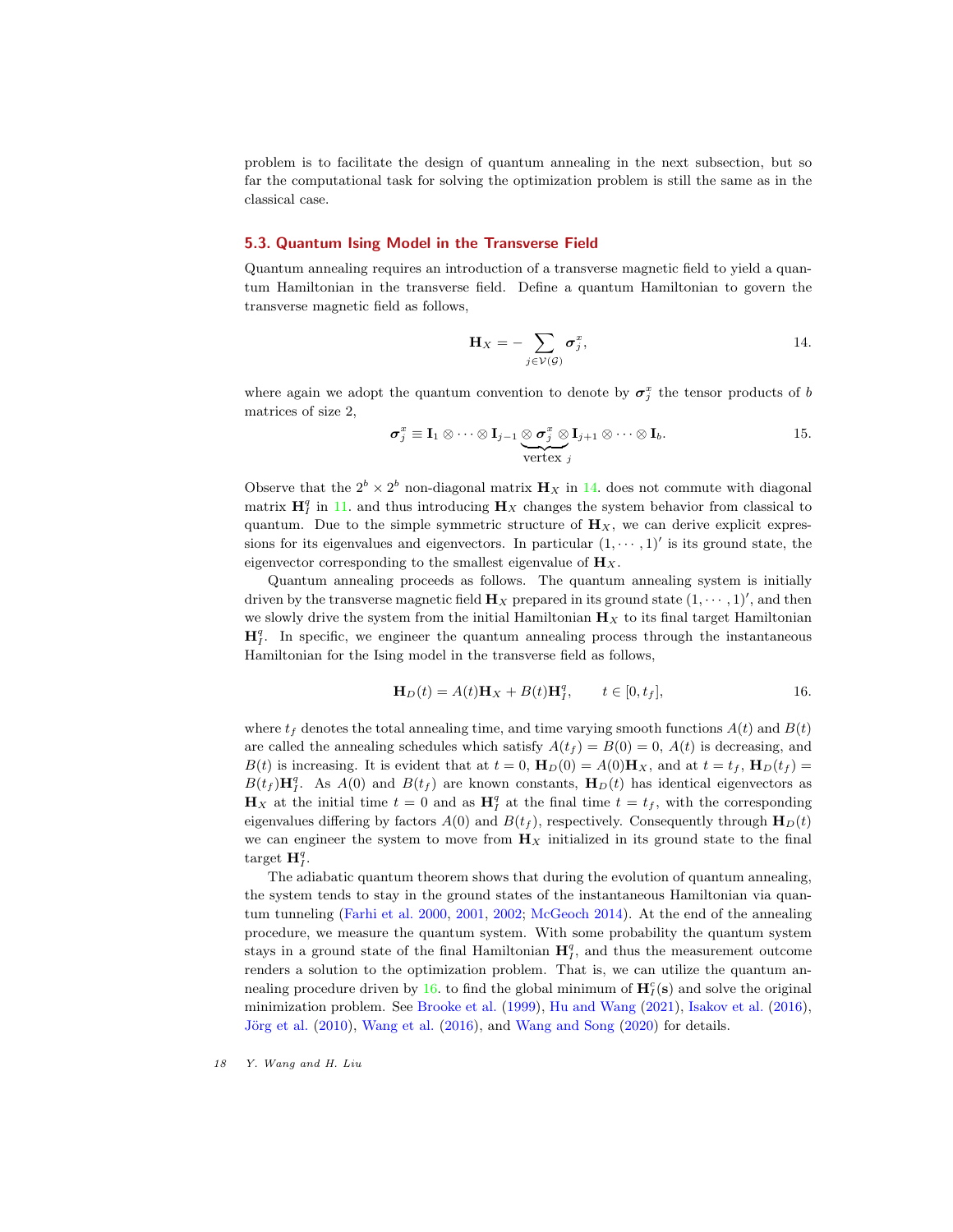#### <span id="page-18-0"></span>5.4. Quantum Annealer

Quantum annealers, quantum devices to implement quantum annealing, are currently investigated by a number of academic labs and companies, with uncertain quantum speedup. In particular, the D-Wave machine is a commercially available hardware device that is designed and built to physically implement quantum annealing. It is an analog computing device based on superconducting qubits to process quantum annealing and solve certain combinatorial optimization problems. Many experiments have been conducted to test the D-Wave machines, and computational studies, such as Monte Carlo simulations, have been carried out to assess the performance of the D-Wave machines and compare with classical and quantum models through sophisticated statistical analysis. It has been demonstrated that the D-Wave machines are useful in designing quantum algorithms and solving application problems and can be faster than classical algorithms like classical annealing, yet there is no quantum supremacy or quantum speedup over classical computation found in the D-Wave machines. See [Albash et al.](#page-25-8) [\(2015\)](#page-25-8), [Boixo et al.](#page-25-9) [\(2014,](#page-25-9) [2016,](#page-25-10) [2018\)](#page-25-5), [Brady and](#page-26-19) [van Dam](#page-26-19) [\(2016\)](#page-26-19), [Rønnow et al.](#page-27-15) [\(2014\)](#page-27-15), and [Wang et al.](#page-27-1) [\(2016\)](#page-27-1) for more discussions.

# <span id="page-18-1"></span>6. QUANTUM LEARNING WITH BOLTZMANN MACHINES

Boltzmann machines (BMs) have been introduced as probabilistic generative models that contain bidirectionally connected networks of stochastic binary units, and can be interpreted as neural network models. They can be regarded as particular graphical models, more precisely undirected graphical models known as Markov random fields. BMs provide a model for deep learning architectures such as deep belief networks. They have the potential of learning internal representations for complex unsupervised learning tasks such as object and speech recognition problems. A BM model is mathematically equivalent to the Ising model in physics. This renders a new way to sample from a Boltzmann machine: (i) map the BM to the corresponding Ising model; (ii) engineer a physical system to realize the target problem to be solved; (iii) run the physics until the Ising system establishes some equilibrium with a state corresponding to a possible solution; (iv) measure the physical system to obtain a realization of states of the Ising model; and (v) map the Ising measurement outputs into these corresponding to the BM to render a possible solution to the original problem. The procedure requires relevant physical implementations or computer simulations, which have been employed in both classical and quantum domains with examples including classical and quantum annealing. We will review classical BMs and describe their training by quantum means as well as introduce quantum BMs for deep learning, where quantum deep learning here refers to both quantum BMs and the training of classical BMs by quantum resources. The scenarios may bear some resemblance to quantum reinforcement learning considered in Section [3.4](#page-6-2) where mixtures of classical and quantum approaches are used in the quantum reinforcement learning framework.

#### <span id="page-18-2"></span>6.1. Boltzmann Machines

A BM is a network of symmetrically coupled stochastic binary units, which consists of a set of visible units  $\mathbf{v} \in \{0,1\}^n$  associated with observations, and a set of hidden units  $h \in \{0,1\}^m$  used to capture dependencies between observed variables. Every two nodes are connected so the model creates a fully connected undirected graph as illustrated in Figure 1. The model has a joint distribution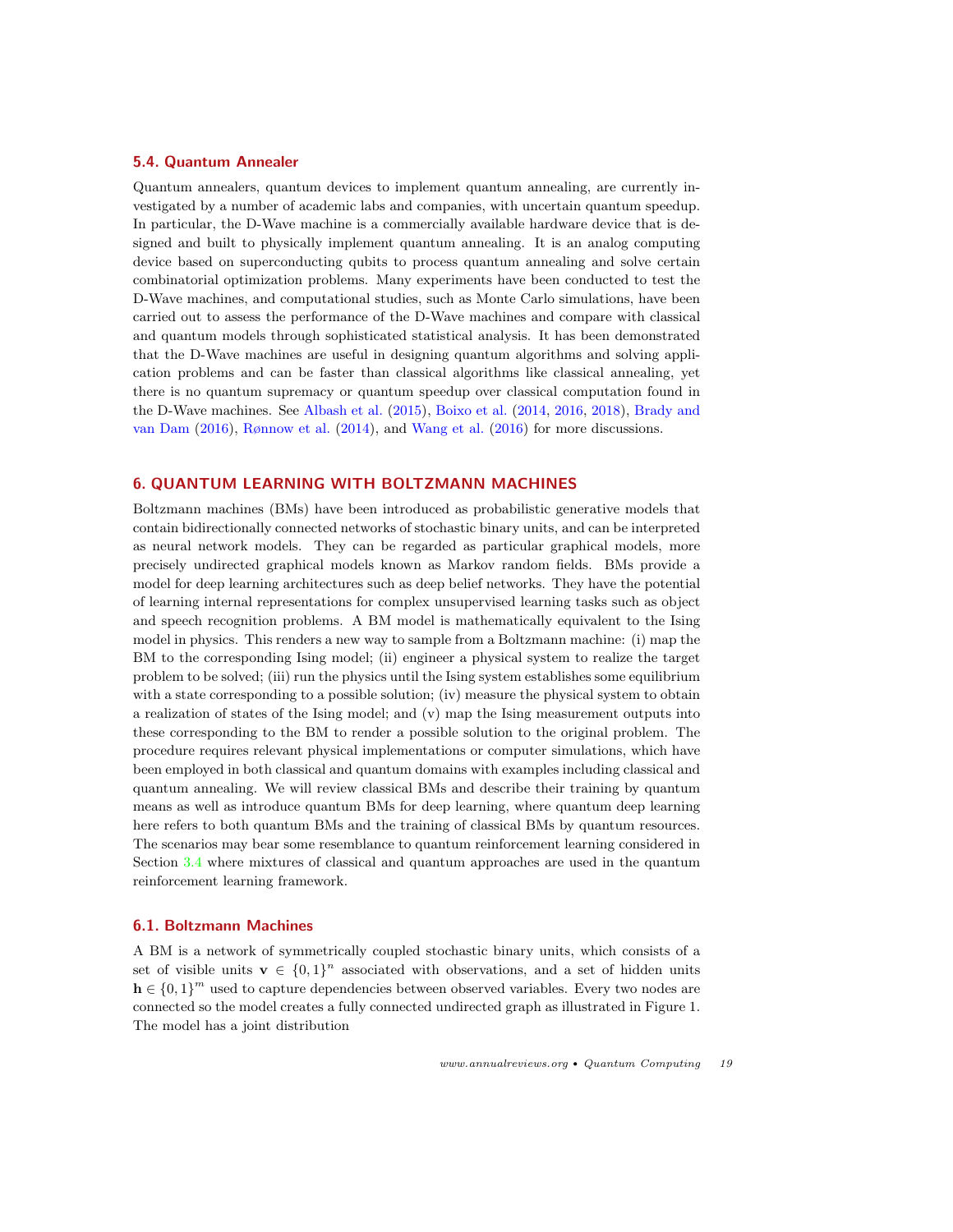$$
p(\mathbf{v}, \mathbf{h}; \theta) = \frac{1}{Z(\theta)} e^{-E(\mathbf{v}, \mathbf{h}; \theta)}, \ \ Z(\theta) = \sum_{\mathbf{v}} \sum_{\mathbf{h}} \exp(-E(\mathbf{v}, \mathbf{h}); \theta),
$$

where  $Z(\theta)$  is called the partition function, the energy function  $E(\mathbf{v}, \mathbf{h}; \theta)$  is defined as

$$
E(\mathbf{v}, \mathbf{h}; \theta) = -\frac{1}{2}\mathbf{v}^T \mathbf{L} \mathbf{v} - \frac{1}{2}\mathbf{h}^T \mathbf{J} \mathbf{h} - \mathbf{v}^T \mathbf{W} \mathbf{h},
$$

 $\theta = {\bf W, L, J}$  is the model parameter, and matrices  ${\bf W} = (W_{ij})$ ,  ${\bf L} = (L_{ij})$ , and  ${\bf J} = (J_{ij})$ represent visible-to-hidden, visible-to-visible, and hidden-to-hidden symmetric interaction terms. The diagonal elements of  $L$  and  $J$  are set to 0. The conditional distributions of hidden and visible units are given by



Figure 1. General Boltzmann Machine.

$$
p(h_j=1|\mathbf{v},\mathbf{h}_{-j})=\sigma\left(\sum_i W_{ij}v_i+\sum_{l\neq j}J_{jl}h_j\right), p(v_i=1|\mathbf{h},\mathbf{v}_{-i})=\sigma\left(\sum_j W_{ij}h_j+\sum_{k\neq i}L_{ik}v_j\right),
$$

where  $\sigma(x) = 1/(1 + e^{-x})$  is the sigmoid function. The marginal distribution of the visible units is

$$
p(\mathbf{v};\theta) = \frac{1}{Z(\theta)} \sum_{\mathbf{h}} \exp(-E(\mathbf{v}, \mathbf{h}; \theta)).
$$

Given the observed data, the training of a BM corresponds to finding the parameter  $\theta$  that maximizes the log-likelihood function  $\log p(\mathbf{v}; \theta)$ . Because for a general BM it is not possible to analytically find the maximizer of the likelihood, the usual approach is to apply gradient ascent, iteratively updating  $\theta^{(t)}$  to  $\theta^{(t+1)}$  by the gradient of the log-likelihood

$$
\theta^{(t+1)} = \theta^{(t)} + \eta \frac{\partial}{\partial \theta^{(t)}} \left( \log p(\mathbf{v}; \theta^{(t)}) \right),
$$

where  $\eta$  is the learning rate. It can be shown that the parameter increment during the iteration has the following expressions,

$$
\Delta \mathbf{W} = \eta (E_{P_{data}}[\mathbf{v}\mathbf{h}'] - E_{P_{model}}[\mathbf{v}\mathbf{h}'])
$$
\n
$$
\Delta \mathbf{L} = \eta (E_{P_{data}}[\mathbf{v}\mathbf{v}'] - E_{P_{model}}[\mathbf{v}\mathbf{v}'])
$$
\n
$$
\Delta \mathbf{J} = \eta (E_{P_{data}}[\mathbf{h}\mathbf{h}'] - E_{P_{model}}[\mathbf{h}\mathbf{h}'])
$$

where  $E_{P_{model}}$  and  $E_{P_{data}}$  denote, respectively, the expectations with respect to the model distribution  $p(\mathbf{v}, \mathbf{h}; \theta)$  and the data distribution  $P_{data}(\mathbf{h}, \mathbf{v}; \theta) = p(\mathbf{h}|\mathbf{v}; \theta)P_{data}(\mathbf{v})$ , and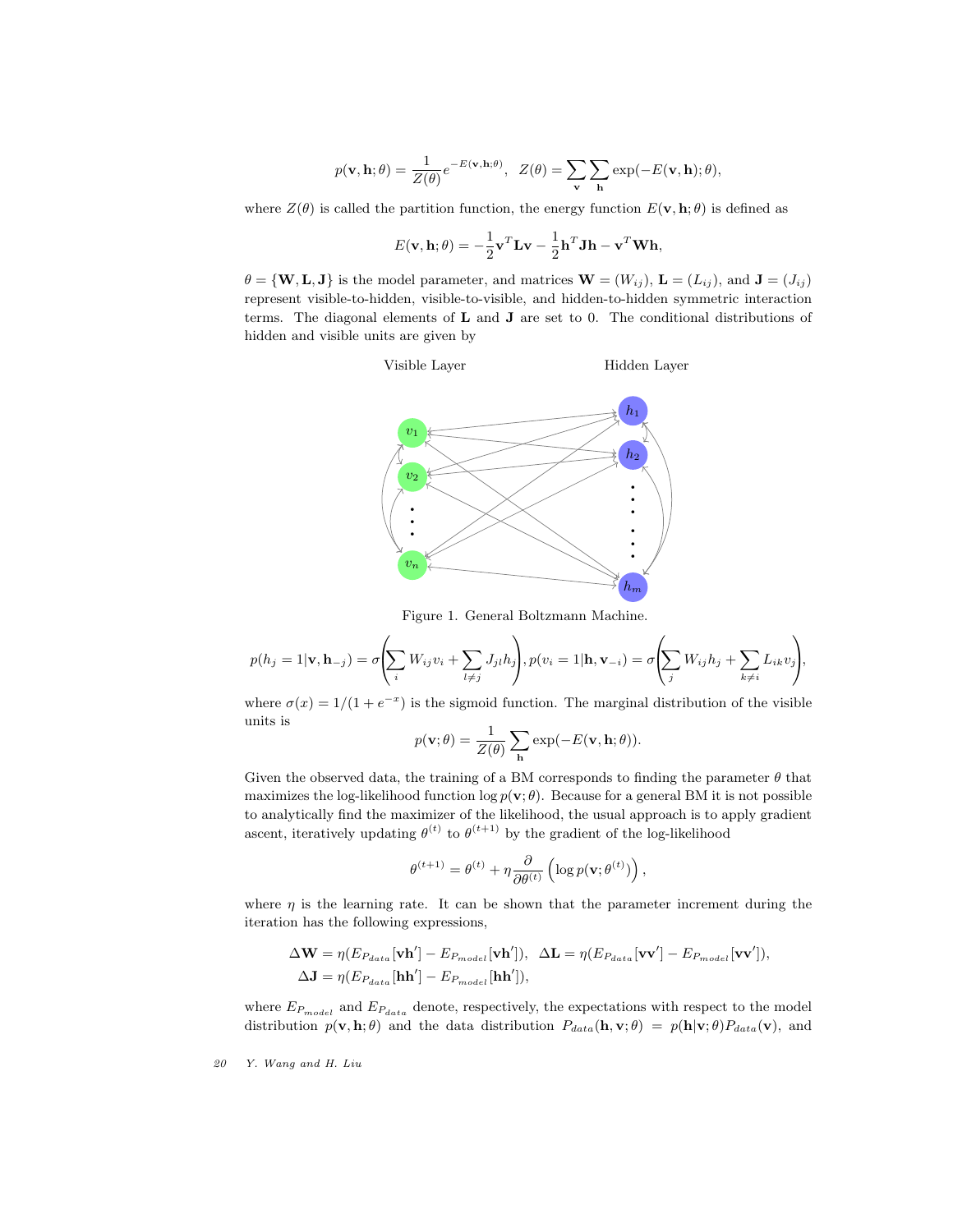$P_{data}(\mathbf{v})$  is the empirical distribution of the observed data. We call  $E_{P_{data}}$  the datadependent expectation, and since  $E_{P_{model}}$  represents an expectation taken with respect to the joint distribution  $p(\mathbf{v}, \mathbf{h}; \theta)$  of the visible and hidden variables, we call it the dataindependent expectation or model expectation. For general BMs, it is usually very difficult to directly compute the model expectation, due to its exponential growth in the units.

We employ MCMC approaches to estimate the data-dependent expectation and the data-independent expectation. Especially, for the computation of model expectation, the conditional distribution of every node given the other nodes is known, so standard MCMC simulation methods are often employed to compute the model expectation, athough MCMC can be very costly or even impossible for large BMs. See [Salakhutdinov and Hinton](#page-27-16) [\(2009,](#page-27-16) [2012\)](#page-27-17), [Hinton and Salakhutdinov](#page-26-20) [\(2012\)](#page-26-20), and [Salakhutdinov](#page-27-18) [\(2015\)](#page-27-18) for more details.

#### <span id="page-20-0"></span>6.2. Restricted Boltzmann Machines (RBMs)

Because the learning process for general BMs is time-consuming, we may impose some restrictions on the network topology to simplify the learning problem. A RBM model is a special variant of BM where every visible node is connected to every hidden node, but there is no connection between two variables of the same layer as shown in Figure 2. One major advantage of the RBM is that its model expectations are easy to calculate. Again it contains n visible units  $\mathbf{v} = (v_1, \dots, v_n)$  associated with observations and m hidden units  $h = (h_1, \dots, h_m)$  to capture dependencies between observed variables. The joint distribution of the RBM model is given by  $p(\mathbf{v}, \mathbf{h}) = \frac{1}{Z} e^{-E(\mathbf{v}, \mathbf{h})}$  with the energy function

$$
E(\mathbf{v}, \mathbf{h}) = -\sum_{i=1}^{m} \sum_{j=1}^{n} w_{ij} h_i v_j - \sum_{j=1}^{n} b_j v_j - \sum_{i=1}^{m} c_i h_i.
$$



Figure 2. Restricted Boltzmann Machine.

Thus, we have

$$
p(\mathbf{h}|\mathbf{v}) = \prod_{i=1}^{m} p(h_i|\mathbf{v}) \text{ and } p(\mathbf{v}|\mathbf{h}) = \prod_{i=1}^{n} p(v_i|\mathbf{h}).
$$

www.annualreviews.org • Quantum Computing 21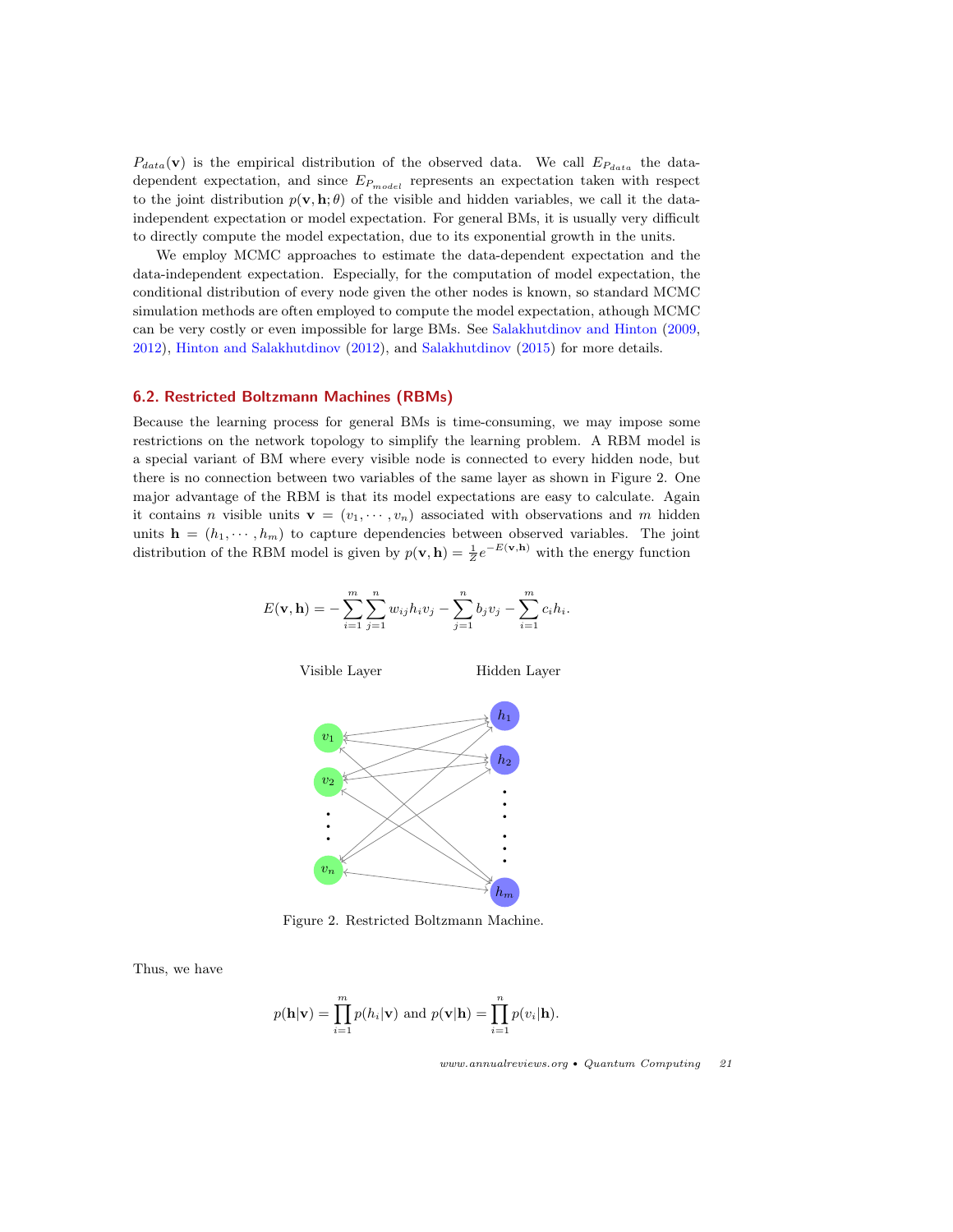Since the connections between hidden variables are absent, the marginal distribution of the visible variables has a simplified expression,

$$
p(\mathbf{v}) = \frac{1}{Z} \sum_{\mathbf{h}} p(\mathbf{v}, \mathbf{h}) = \frac{1}{Z} \sum_{\mathbf{h}} e^{-E(\mathbf{v}, \mathbf{h})} = \frac{1}{Z} \prod_{j=1}^{n} \left( e^{b_j v_j} \right) \prod_{i=1}^{m} \left( 1 + e^{-c_i + \sum_{j=1}^{n} w_{ij} v_j} \right).
$$

The conditional distribution of  $h_i$  given **v** and the conditional distribution of  $v_i$  given **h** are, respectively, given by,

$$
p(h_i = 1 | \mathbf{v}) = \sigma \left( \sum_{j=1}^n w_{ij} v_j + c_i \right), \quad p(v_j = 1 | \mathbf{h}) = \sigma \left( \sum_{i=1}^m w_{ij} h_i + b_j \right),
$$

where  $\sigma(x)$  is the sigmoid function. For the RMB model with  $\theta = (w_{ij}, b_j, c_i)$ , we can obtain an explicit form for the gradient of the log-likelihood function, giving

$$
\theta^{(t+1)} = \theta^{(t)} + \eta \frac{\partial}{\partial \theta^{(t)}} \left[ \sum_{i=1}^{n} \ln L(\theta^{(t)} | v_i) \right] - \lambda \theta^{(t)} + \epsilon \Delta \theta^{(t-1)}
$$

,

where  $\eta$ ,  $\lambda$ , and  $\epsilon$  are positive constants, representing the learning rate, moment weight, and momentum coefficient, respectively, and  $L(\theta|\mathbf{v}) = \prod_{i=1}^n L(\theta|v_i)$  is the likelihood function. Given one single training example  $\bar{v}$ , the log-likelihood of the RBM model with the parameter  $\theta$  is given by

$$
\ln L(\theta|\bar{\mathbf{v}}) = \ln p(\bar{\mathbf{v}}|\theta) = \ln \left[\frac{1}{Z} \sum_{\mathbf{h}} e^{-E(\bar{\mathbf{v}}, \mathbf{h})}\right] = \ln \sum_{\mathbf{h}} e^{-E(\bar{\mathbf{v}}, \mathbf{h})} - \ln \sum_{\mathbf{v}, \mathbf{h}} e^{-E(\mathbf{v}, \mathbf{h})},
$$

and gradient

$$
\frac{\partial \ln L(\theta|\bar{\mathbf{v}})}{\partial \theta} = -\sum_{\mathbf{h}} p(\mathbf{h}|\bar{\mathbf{v}}) \frac{\partial E(\bar{\mathbf{v}}, \mathbf{h})}{\partial \theta} + \sum_{\mathbf{v}, \mathbf{h}} p(\mathbf{v}, \mathbf{h}) \frac{\partial E(\mathbf{v}, \mathbf{h})}{\partial \theta}.
$$

That is, 
$$
\frac{\partial \ln L(\theta | \bar{\mathbf{v}})}{\partial w_{ij}} = p(h_i = 1 | \bar{\mathbf{v}}) \bar{v}_j - \sum_{\mathbf{v}} p(\mathbf{v}) p(h_i = 1 | \mathbf{v}) v_j,
$$
  

$$
\frac{\partial \ln L(\theta | \bar{\mathbf{v}})}{\partial b_j} = \bar{v}_j - \sum_{\mathbf{v}} p(\mathbf{v}) v_j, \quad \frac{\partial \ln L(\theta | \bar{\mathbf{v}})}{\partial c_i} = p(h_i = 1 | \bar{\mathbf{v}}) - \sum_{\mathbf{v}} p(\mathbf{v}) p(h_i = 1 | \mathbf{v}).
$$

In above gradient expressions, the second terms correspond to the expectations of the gradient of the energy function under the model distribution, and their exact computation calls for a summation over all the visible variables, which is computationally intractable. To get around this difficulty, one way is to estimate the second term in the log-likelihood gradient by MCMC simulations, though the MCMC approach can be computationally very expensive. See [Fischer and Igel](#page-26-21) [\(2012,](#page-26-21) [2014\)](#page-26-22) for more details.

We may utilize RBMs to build deep Boltzmann Machines (DBMs), where a DBM model consists of multi-hidden layers, and only between-layer connections exist. For example, a DBM with two hidden layers can be built by a stack of two RBMs with tied weights. The learning procedure for BMs and RBMs described in this and previous sections can be applied to DBMs. See [Hinton and Salakhutdinov](#page-26-20) [\(2012\)](#page-26-20), [Salakhutdinov](#page-27-18) [\(2015\)](#page-27-18) and [Salakhutdinov](#page-27-16) [and Hinton](#page-27-16) [\(2009,](#page-27-16) [2012\)](#page-27-17) for more details.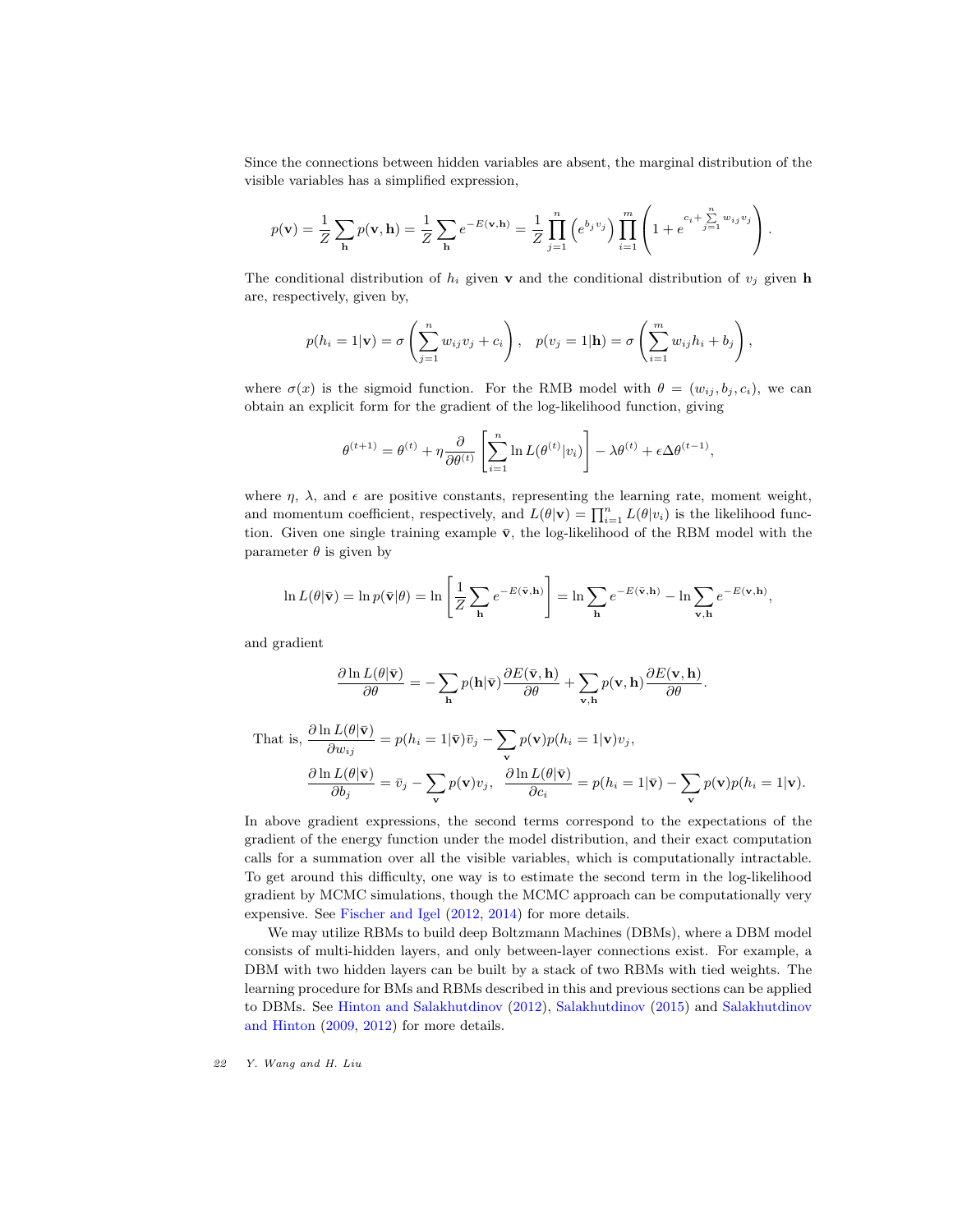#### <span id="page-22-0"></span>6.3. Quantum Training of Boltzmann Machines

As the typical training of BMs relies on MCMC and thus is computationally very expensive or even impossible, we may find that training with quantum resources can be very helpful in reducing the training cost. In fact the quantum approach in learning with BMs can be more feasible or preferable than the classical approach. There are quantum training techniques developed to train the classical Boltzmann machines. Examples include special-purpose quantum computers such as quantum annealing and programmable photonic circuits. In particular quantum annealing is very suitable for training BMs, and the D-Wave machine, a quantum annealer with thousands of qubits, has been explored for training BMs with deep quantum learning protocols. See [Adachi and Henderson](#page-25-11) [\(2015\)](#page-25-11), [Benedetti et al.](#page-25-12) [\(2016\)](#page-25-12) and [Wiebe et al.](#page-27-19) [\(2014\)](#page-27-19) for details.

#### <span id="page-22-1"></span>6.4. Quantum Boltzmann Machines(QBMs)

As in the classical BM case, we adopt a probabilistic graphical model that consists of a set of visible units  $\mathbf{v} \in \{-1,1\}^n$  associated with observations, and a set of hidden units  $h \in \{-1,1\}^m$  used to capture dependencies between observed variables. We use the notation  $z = (v, h)$  to denote the combined units. A quantum Ising model is defined through its quantum Hamiltonian given by

$$
\mathbf{H}_q = \sum_i b_i \boldsymbol{\sigma}_i^z + \sum_{i,j} w_{ij} \boldsymbol{\sigma}_i^z \boldsymbol{\sigma}_j^z,
$$

where as in Section [5](#page-15-0) we write

$$
\sigma_i^z \equiv \underbrace{\mathbf{I} \otimes \ldots \otimes \mathbf{I}}_{i-1} \otimes \sigma_z \otimes \underbrace{\mathbf{I} \otimes \ldots \otimes \mathbf{I}}_{b-i}, \ \ \mathbf{I} = \begin{pmatrix} 1 & 0 \\ 0 & 1 \end{pmatrix}, \ \ \sigma_z = \begin{pmatrix} 1 & 0 \\ 0 & -1 \end{pmatrix}, \ b = m + n.
$$

Define the density matrix as  $\rho = Z^{-1}e^{-H_q}$ , where  $Z = tr[e^{-H_q}]$  is the partition function. The i-th diagonal element of the density matrix gives the probability associated with the i-th state of the QBM. We can derive the marginal distribution of the visible units from the density matrix. For a given visible vector  $\mathbf{v} = (v_1, ..., v_n) \in \{1, -1\}^n$ , define a matrix  $\Lambda_{\mathbf{v}} = |\mathbf{v}\rangle \langle \mathbf{v}| \otimes \mathbf{I}_{\mathbf{h}}$ , where  $\mathbf{I}_{\mathbf{h}}$  is the identical matrix of dimension equal to the number of hidden units. Then the marginal distribution corresponding to  $\bf{v}$  of the QBM model is given by  $P_{\mathbf{v}} = tr[\Lambda_{\mathbf{v}} \boldsymbol{\rho}].$ 

Now we consider adding a transverse field to the Ising Hamiltonian to introduce a transverse field quantum Ising model. Define non-diagonal matrices

$$
\boldsymbol{\sigma}_i^x \equiv \underbrace{\mathbf{I} \otimes ... \otimes \mathbf{I}}_{i-1} \otimes \boldsymbol{\sigma}_x \otimes \underbrace{\mathbf{I} \otimes ... \otimes \mathbf{I}}_{b-i}, \ \ \boldsymbol{\sigma}_x = \begin{pmatrix} 0 & 1 \\ 1 & 0 \end{pmatrix}.
$$

The transverse Ising Hamiltonian is then given by,

$$
\mathbf{H} = \sum_{i} \Gamma_i \boldsymbol{\sigma}_i^x + \sum_{i} b_i \boldsymbol{\sigma}_i^z + \sum_{i,j} w_{ij} \boldsymbol{\sigma}_i^z \boldsymbol{\sigma}_j^z,
$$

where  $\Gamma_i$ ,  $b_i$ , and  $w_{ij}$  are model parameters. Again we define the partition function  $Z =$  $tr[e^{-H}]$ , the density matrix  $\rho = Z^{-1}e^{-H}$ , and the marginal distribution of the visible units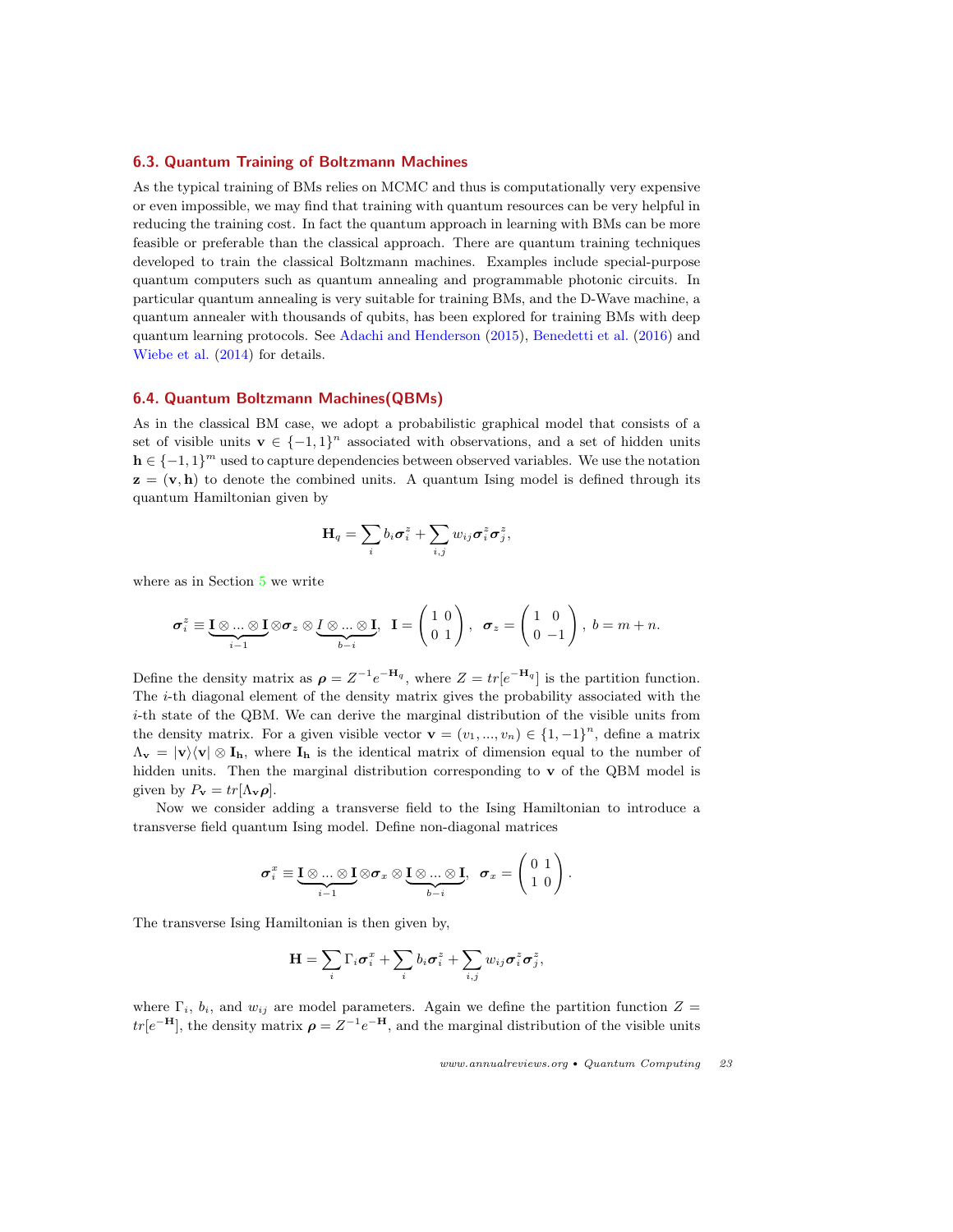$P_{\mathbf{v}} = tr[\Lambda_{\mathbf{v}} \rho]$ . To train the QBM, we employ gradient descent to update the parameters  $\theta = (\mathbf{\Gamma}, \mathbf{b}, \mathbf{w})$  and minimize the negative log-likelihood function

$$
\mathcal{L} = -\sum_{\mathbf{v}} P_{\mathbf{v}}^{data} \log(P_{\mathbf{v}}),
$$

where  $P_{\mathbf{v}}^{data}$  denotes the empirical distribution of the training set. The gradient of  $\mathcal{L}$  is given by ∂e−<sup>H</sup> ∂e−<sup>H</sup>

$$
\frac{\partial \mathcal{L}}{\partial \theta} = \sum_{\mathbf{v}} P_{\mathbf{v}}^{data} \left( \frac{tr[\Lambda_{\mathbf{v}} \frac{\partial e^{-\mathbf{H}}}{\partial \theta}]}{tr[\Lambda_{\mathbf{v}} e^{-\mathbf{H}}]} - \frac{tr[\frac{\partial e^{-\mathbf{H}}}{\partial \theta}]}{tr[e^{-\mathbf{H}}]} \right)
$$

.

As  $tr[\frac{\partial e^{-H}}{\partial \theta}] = -tr[\frac{\partial H}{\partial \theta}e^{-H}],$  we have

$$
\frac{tr\left[\frac{\partial e^{-\mathbf{H}}}{\partial \theta}\right]}{tr[e^{-\mathbf{H}}]} = -\left\langle \frac{\partial \mathbf{H}}{\partial \theta} \right\rangle,
$$

where  $\langle A \rangle \equiv tr[\rho A]$  denotes the Boltzmann average of a given matrix A. We may estimate  $\langle \frac{\partial \mathbf{H}}{\partial \theta} \rangle$  by sampling from the model. However, the term  $\frac{tr[\Lambda_{\mathbf{v}} \frac{\partial e^{-\mathbf{H}}}{\partial \theta}]}{tr[\Lambda_{\mathbf{v}} e^{-\mathbf{H}}]}$  cannot be estimated using sampling. Thus, it is almost impossible to find the model parameters by minimizing the negative log-likelihood. We use the variational approach to solve this problem by minimizing an upper bound of the negative log-likelihood.

Let  $H_v \equiv \langle v|H|v\rangle$ . We call  $H_v$  the clamped Hamiltonian, because every visible qubit  $\sigma_i^z$  is clamped to its corresponding classical data value  $v_i$ . An application of the Golden-Thompson inequality leads us to  $P_v \ge \frac{tr[e^{-H_v}]}{tr[e^{-H}]}$ , and we then can conclude that

$$
\widetilde{\mathcal{L}} = -\sum_{\mathbf{v}} P_{\mathbf{v}}^{data} \log \left( \frac{tr[e^{-\mathbf{H}_{\mathbf{v}}}]}{tr[e^{-\mathbf{H}}]} \right)
$$

is an upper bound of the negative log-likelihood function  $\mathcal{L}$ . Instead of minimizing  $\mathcal{L}$ , we now minimize the upper bound  $\tilde{\mathcal{L}}$  using its gradient

$$
\frac{\partial \widetilde{\mathcal{L}}}{\partial \theta} = \sum_{\mathbf{v}} P_{\mathbf{v}}^{data} \left( \frac{tr[\Lambda_{\mathbf{v}} \frac{\partial e^{-\mathbf{H}_{\mathbf{v}}}}{\partial \theta}]}{tr[\Lambda_{\mathbf{v}} e^{-\mathbf{H}_{\mathbf{v}}}] } - \frac{tr[\frac{\partial e^{-\mathbf{H}}}{\partial \theta}]}{tr[e^{-\mathbf{H}}]} \right) \quad = \overline{\left\langle \frac{\partial \mathbf{H}_{\mathbf{v}}}{\partial \theta} \right\rangle_{\mathbf{v}}} - \left\langle \frac{\partial \mathbf{H}}{\partial \theta} \right\rangle,
$$

where for a matrix **A** we define

$$
\overline{\langle A\rangle_{\mathbf{v}}} = \sum_{\mathbf{v}} P_{\mathbf{v}}^{data} \langle A\rangle_{\mathbf{v}} = \sum_{\mathbf{v}} P_{\mathbf{v}}^{data} \frac{tr\left[e^{-\mathbf{H}_{\mathbf{v}}A}\right]}{tr\left[e^{\mathbf{H}_{\mathbf{v}}}\right]}.
$$

Therefore, the updating rules for  $b_i$ ,  $w_{ij}$ ,  $\Gamma_i$  are given as follows,

$$
\Delta b_i = \eta \left( \overline{\langle \sigma_i^z \rangle_{\mathbf{v}}} - \langle \sigma_i^z \rangle \right), \quad \Delta w_{ij} = \eta \left( \overline{\langle \sigma_i^z \sigma_j^z \rangle_{\mathbf{v}}} - \langle \sigma_i^z \sigma_j^z \rangle \right), \quad \Delta \Gamma_i = \eta \left( \overline{\langle \sigma_i^x \rangle_{\mathbf{v}}} - \langle \sigma_i^x \rangle \right),
$$

where  $\eta$  is the learning rate of the gradient descent algorithm [\(Wang and Wu](#page-27-20) [2020\)](#page-27-20). We can estimate the unclamped terms  $\langle \sigma_i^z \rangle$  and  $\langle \sigma_i^z \sigma_j^z \rangle$  by sampling from a Boltzmann distribution with Hamiltonian H, and the clamped terms  $\overline{\langle \sigma_i^z \rangle_v}$  and  $\overline{\langle \sigma_i^z \rangle_v}$  by sampling from a Boltzmann distribution with Hamiltonian  $H_v$ . However, there is a serious issue regarding estimating  $\langle \sigma_i^x \rangle$  and  $\langle \sigma_i^x \rangle$ . In fact, we need measurements in the  $\sigma_i^x$  basis to estimate  $\langle \sigma_i^x \rangle$ , but we cannot estimate  $\langle \sigma_i^x \rangle$  by sampling in the  $\sigma_i^z$  basis, as non-diagonal matrix  $\sigma_i^x$  does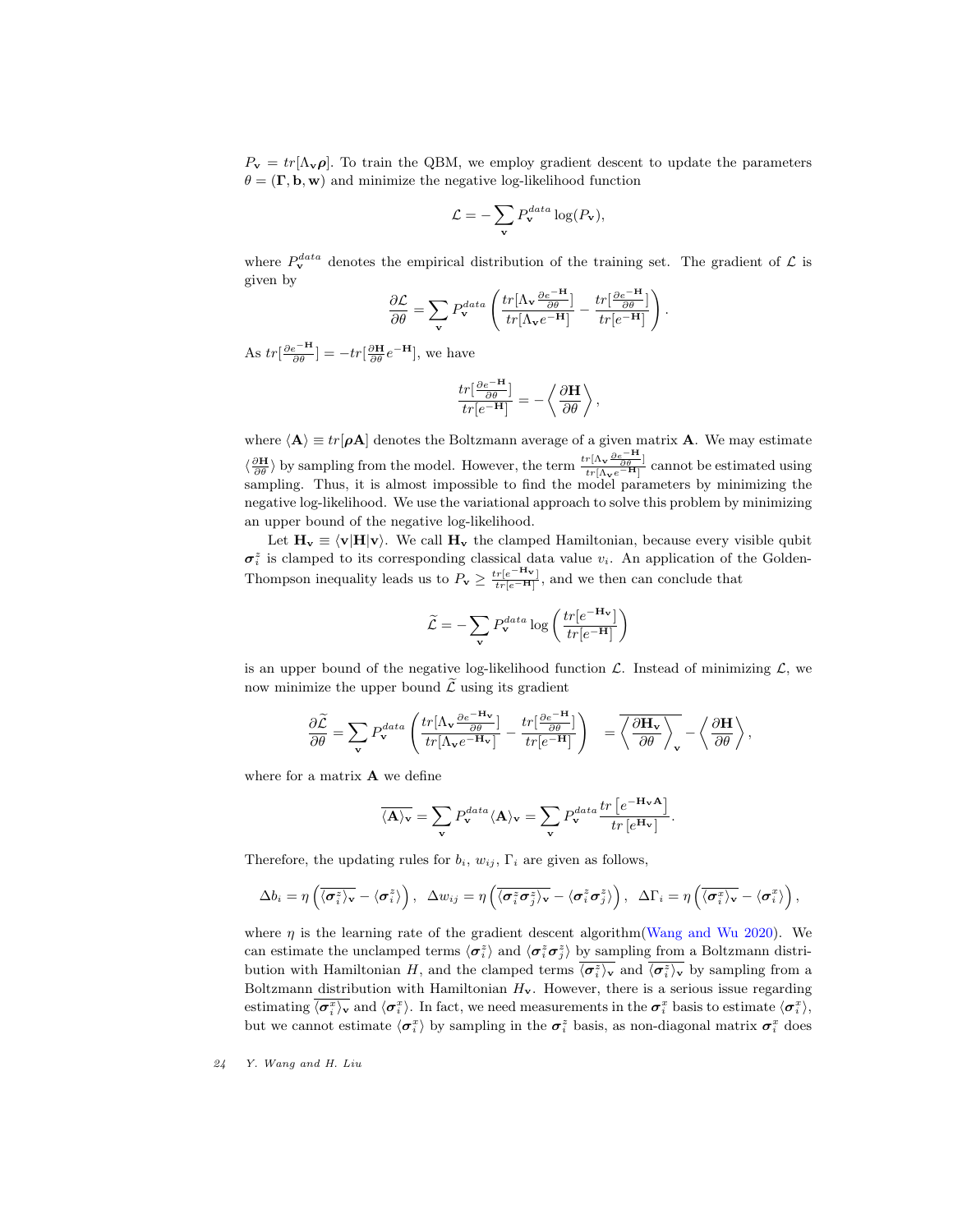not commute with  $\sigma_i^z$ . As a matter of fact, for all visible variables **v**, we have  $\overline{\langle \sigma_i^x \rangle_v} = 0$ . Note that  $\langle \sigma_i^x \rangle > 0$  for positive  $\Gamma_i$  and  $\langle \sigma_i^x \rangle < 0$  for negative  $\Gamma_i$ ; thus we conclude that  $\Delta\Gamma_i$  < 0 if  $\Gamma_i$  > 0 and  $\Delta\Gamma_i$  > 0 if  $\Gamma_i$  < 0. This renders an invalid training of  $\Gamma_i$  using the updating rule. One possible ad hoc fix is to treat the  $b_i$ 's and  $w_{ij}$ 's as trainable parameters and regard the  $\Gamma_i$ 's as super-parameters, or even set all the  $\Gamma_i$ 's to be equal to a fixed value.

As we have described in Section [5,](#page-15-0) quantum annealing driven by the same quantum Hamiltonian H can be implemented by quantum annealers like the D-Wave machine. It turns out that a quantum annealer can provide sample from the Boltzmann distribution of the Hamiltonian and train a QBM to tune the model parameters  $\theta = (\Gamma_i, b_i, w_{ij})$ . More details can be found in [Amin et al.](#page-25-13) [\(2018\)](#page-25-13) and [Kieferova and Wiebe](#page-26-23) [\(2016\)](#page-26-23).

#### <span id="page-24-0"></span>7. Concluding Remarks

Quantum computation has attracted enormous attention in frontiers of sciences. While the predominance of quantum computation is the invention of faster quantum algorithms and the creation of quantum computers to demonstrate quantum advantages and implement the quantum algorithms for accomplishing hard computational or communication tasks, this paper provides an overview on the statistical aspect of quantum computation to illustrate the interaction between statistics and quantum computation. This stands in contrast to classical computation where there is little role for statistics to play in its deterministic platform. We introduce important quantum concepts and key quantum properties for quantum computation. We review quantum annealing, quantum machine learning with Boltzmann machines and quantum supremacy via boson sampling and random quantum circuits. Our feature of the selected topics focuses on the use of quantum computation in statistical machine learning and applications of statistical analysis to resolve issues encountered in quantum computation as well as their interplay that may demonstrate quantum advantage and/or lead to new theories, methodologies and computational techniques for statistics and machine learning. In particular we present quantum computation and illustrate its interface with statistics and data science; and we highlight the advantages of quantum computation and quantum learning for statistics and machine learning in terms of computational complexity and learning efficiency. There is a great demand for the certification of quantum devices such as testing and assessing their quantum performances, and such certification needs sound and scalable statistical methods for calibrating and validating quantum properties. In fact, a quantum computation endeavor such as quantum supremacy calls for an integration of new experimental techniques, better mathematical and statistical modeling, and improved computational tools where statistics and data science can play a major role [\(Wang](#page-27-0) [2012;](#page-27-0) [Wang et al.](#page-27-1) [2016;](#page-27-1) [Wang and Song](#page-27-2) [2020;](#page-27-2) [Hu and Wang](#page-26-16) [2021;](#page-26-16) [Wang](#page-27-21) [2021\)](#page-27-21). For example, for the study of quantum supremacy, we need to repeat computing experiments, reanalyze observed data, and address or close potential loopholes. Classical algorithms and computer power continue to be improved, and what is impractical for classical computers today may become tractable in the future. At the same time the computational power of quantum computers will keep growing. Hence the benchmark of the classical computational cost is a moving target, and the quantum supremacy frontier will be moving towards larger and larger computational problems to herald a much anticipated computing paradigm that will ultimately offer the large-scale computational platform to run well known quantum algorithms, such as the Shor and Grover algorithms. As shown in Section [4,](#page-7-0) we expect a high demand for statistics in the continuing study on quantum supremacy.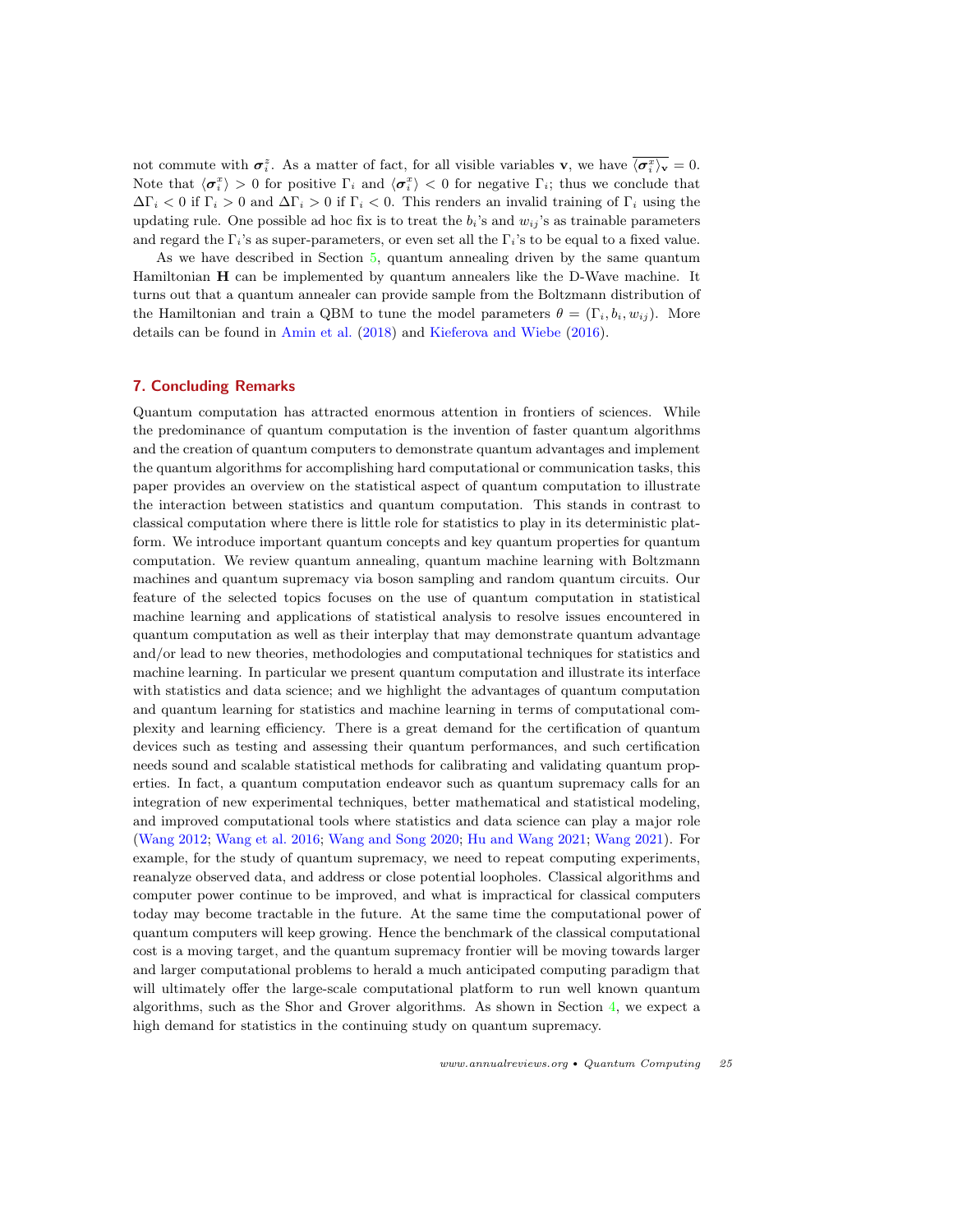# ACKNOWLEDGMENTS

The research of Yazhen Wang was supported in part by NSF grants DMS-1528735, DMS-1707605, and DMS-1913149. The authors thank the Editorial Committee for the comments and suggestions that led to improvements of the paper.

# LITERATURE CITED

- <span id="page-25-6"></span>Aaronson, S. and Arkhipov, A. (2011). The computational complexity of linear optics. In Proceedings of the Forty-Third Annual ACM Symposium on Theory of Computing, volume 10 of STOC '11, pages 333–342, New York, NY, USA. Association for Computing Machinery.
- <span id="page-25-4"></span>Aaronson, S. and Chen, L. (2016). Complexity-theoretic foundations of quantum supremacy experiments. arXiv preprint arXiv:1612.05903.
- <span id="page-25-11"></span>Adachi, S. H. and Henderson, M. P. (2015). Application of quantum annealing to training of deep neural networks. arXiv preprint arXiv:1510.06356.
- <span id="page-25-8"></span>Albash, T., Rønnow, T. F., Troyer, M., and Lidar, D. A. (2015). Reexamining classical and quantum models for the d-wave one processor. The European Physical Journal Special Topics, 224(1):111– 129.
- <span id="page-25-13"></span>Amin, M. H., Andriyash, E., Rolfe, J., Kulchytskyy, B., and Melko, R. (2018). Quantum Boltzmann machine. Physical Review X, 8(2):021050.
- <span id="page-25-1"></span>Artiles, L. M., Gill, R. D., and Guta, M. I. (2005). An invitation to quantum tomography. Journal of the Royal Statistical Society: Series B (Statistical Methodology), 67(1):109–134.
- <span id="page-25-0"></span>Arute, F., Arya, K., Babbush, R., Bacon, D., Bardin, J. C., Barends, R., Biswas, R., Boixo, S., Brandao, F. G. S. L., Buell, D. A., Burkett, B., Chen, Y., Chen, Z., Chiaro, B., Collins, R., Courtney, W., Dunsworth, A., Farhi, E., Foxen, B., Fowler, A., Gidney, C., Giustina, M., Graff, R., Guerin, K., Habegger, S., Harrigan, M. P., Hartmann, M. J., Ho, A., Hoffmann, M., Huang, T., Humble, T. S., Isakov, S. V., Jeffrey, E., Jiang, Z., Kafri, D., Kechedzhi, K., Kelly, J., Klimov, P. V., Knysh, S., Korotkov, A., Kostritsa, F., Landhuis, D., Lindmark, M., Lucero, E., Lyakh, D., Mandr, S., McClean, J. R., McEwen, M., Megrant, A., Mi, X., Michielsen, K., Mohseni, M., Mutus, J., Naaman, O., Neeley, M., Neill, C., Niu, M. Y., Ostby, E., Petukhov, A., Platt, J. C., Quintana, C., Rieffel, E. G., Roushan, P., Rubin, N. C., Sank, D., Satzinger, K. J., Smelyanskiy, V., Sung, K. J., Trevithick, M. D., Vainsencher, A., Villalonga, B., White, T., Yao, Z. J., Yeh, P., Zalcman, A., Neven, H., and Martinis, J. M. (2019). Quantum supremacy using a programmable superconducting processor. Nature, 574(7779):505–510.
- <span id="page-25-2"></span>Barndorff-Nielsen, O. E., Gill, R. D., and Jupp, P. E. (2003). On quantum statistical inference. Journal of the Royal Statistical Society: Series B (Statistical Methodology), 65(4):775–804.
- <span id="page-25-12"></span>Benedetti, M., Realpe-Gómez, J., Biswas, R., and Perdomo-Ortiz, A. (2016). Estimation of effective temperatures in quantum annealers for sampling applications: A case study with possible applications in deep learning. Physical Review A, 94(2):022308.
- <span id="page-25-7"></span>Bertsimas, D. and Tsitsiklis, J. (1993). Simulated annealing. Statistical science, 8(1):10–15.
- <span id="page-25-3"></span>Biamonte, J., Wittek, P., Pancotti, N., Rebentrost, P., Wiebe, N., and Lloyd, S. (2017). Quantum machine learning. Nature, 549(7671):195.
- <span id="page-25-5"></span>Boixo, S., Isakov, S. V., Smelyanskiy, V. N., Babbush, R., Ding, N., Jiang, Z., Bremner, M. J., Martinis, J. M., and Neven, H. (2018). Characterizing quantum supremacy in near-term devices. Nature Physics, 14(6):595.
- <span id="page-25-9"></span>Boixo, S., Rønnow, T. F., Isakov, S. V., Wang, Z., Wecker, D., Lidar, D. A., Martinis, J. M., and Troyer, M. (2014). Evidence for quantum annealing with more than one hundred qubits. Nature Physics, 10(3):218.
- <span id="page-25-10"></span>Boixo, S., Smelyanskiy, V. N., Shabani, A., Isakov, S. V., Dykman, M., Denchev, V. S., Amin, M. H., Smirnov, A. Y., Mohseni, M., and Neven, H. (2016). Computational multiqubit tunnelling in programmable quantum annealers. Nature communications, 7:10327.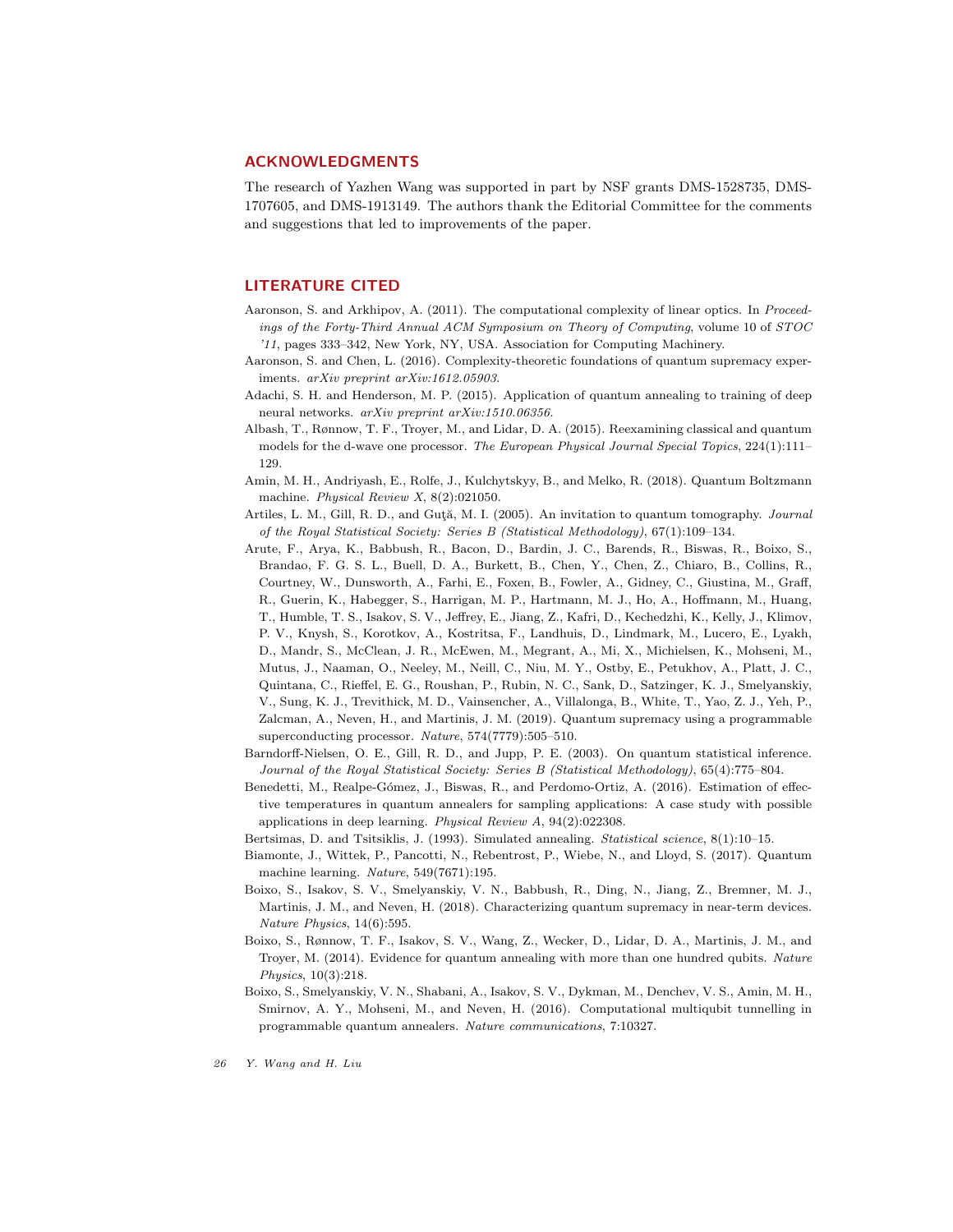- <span id="page-26-4"></span>Bouland, A., Fefferman, B., Nirkhe, C., and Vazirani, U. (2018). Quantum supremacy and the complexity of random circuit sampling. arXiv preprint arXiv:1803.04402.
- <span id="page-26-19"></span>Brady, L. T. and van Dam, W. (2016). Quantum Monte Carlo simulations of tunneling in quantum adiabatic optimization. Physical Review A, 93(3):032304.
- <span id="page-26-15"></span>Brooke, J., Bitko, D., and Aeppli, G. (1999). Quantum annealing of a disordered magnet. Science, 284(5415):779–781.
- <span id="page-26-1"></span>Cai, T., Kim, D., Wang, Y., Yuan, M., and Zhou, H. H. (2016). Optimal large-scale quantum state tomography with pauli measurements. The Annals of Statistics, 44(2):682–712.
- <span id="page-26-2"></span>Ciliberto, C., Herbster, M., Ialongo, A. D., Pontil, M., Rocchetto, A., Severini, S., and Wossnig, L. (2018). Quantum machine learning: A classical perspective. Proceedings of The Royal Society A: Mathematical, Physical and Engineering Sciences, 474(2209):20170551.
- <span id="page-26-3"></span>Dunjko, V. and Briegel, H. J. (2018). Machine learning & artificial intelligence in the quantum domain: a review of recent progress. Reports on Progress in Physics, 81(7):074001.
- <span id="page-26-14"></span>Farhi, E., Goldstone, J., and Gutmann, S. (2002). Quantum adiabatic evolution algorithms versus simulated annealing. arXiv preprint quant-ph/0201031.
- <span id="page-26-13"></span>Farhi, E., Goldstone, J., Gutmann, S., Lapan, J., Lundgren, A., and Preda, D. (2001). A quantum adiabatic evolution algorithm applied to random instances of an np-complete problem. Science, 292(5516):472–475.
- <span id="page-26-12"></span>Farhi, E., Goldstone, J., Gutmann, S., and Sipser, M. (2000). Quantum computation by adiabatic evolution. arXiv preprint quant-ph/0001106.
- <span id="page-26-21"></span>Fischer, A. and Igel, C. (2012). An introduction to restricted Boltzmann machines. In CIARP, pages 14–36.
- <span id="page-26-22"></span>Fischer, A. and Igel, C. (2014). Training restricted Boltzmann machines: An introduction. Pattern Recognition, 47:25–39.
- <span id="page-26-6"></span>Hamilton, C. S., Kruse, R., Sansoni, L., Barkhofen, S., Silberhorn, C., and Jex, I. (2017). Gaussian boson sampling. Phys. Rev. Lett., 119:170501.
- <span id="page-26-7"></span>Harrow, A. W. and Montanaro, A. (2017). Quantum computational supremacy. Nature, 549(7671):203.
- <span id="page-26-20"></span>Hinton, G. and Salakhutdinov, R. (2012). A better way to pretrain deep Boltzmann machines. In Pereira, F., Burges, C. J. C., Bottou, L., and Weinberger, K. Q., editors, Advances in Neural Information Processing Systems 25, pages 2447–2455. Curran Associates, Inc.
- <span id="page-26-0"></span>Holevo, A. S. (2001). Statistical structure of quantum theory. Springer.
- <span id="page-26-16"></span>Hu, J. and Wang, Y. (2021). Quantum annealing via path-integral Monte Carlo with data augmentation. Journal of Computational and Graphical Statistics.
- <span id="page-26-17"></span>Isakov, S. V., Mazzola, G., Smelyanskiy, V. N., Jiang, Z., Boixo, S., Neven, H., and Troyer, M. (2016). Understanding quantum tunneling through quantum Monte Carlo simulations. Physical review letters, 117(18):180402.
- <span id="page-26-18"></span>Jörg, T., Krzakala, F., Kurchan, J., and Maggs, A. C. (2010). Quantum annealing of hard problems. Progress of Theoretical Physics Supplement, 184:290–303.
- <span id="page-26-23"></span>Kieferova, M. and Wiebe, N. (2016). Tomography and generative data modeling via quantum Boltzmann training. arXiv preprint arXiv:1612.05204.
- <span id="page-26-11"></span>Kirkpatrick, S., Gelatt, C. D., and Vecchi, M. P. (1983). Optimization by simulated annealing. Science, 220(4598):671–680.
- <span id="page-26-8"></span>Lund, A., Bremner, M. J., and Ralph, T. (2017). Quantum sampling problems, bosonsampling and quantum supremacy. npj Quantum Information, 3(1):15.
- <span id="page-26-9"></span>Markov, I. L., Fatima, A., Isakov, S. V., and Boixo, S. (2018). Quantum supremacy is both closer and farther than it appears. arXiv preprint arXiv:1807.10749.
- <span id="page-26-10"></span>McGeoch, C. C. (2014). Adiabatic quantum computation and quantum annealing: Theory and practice. Synthesis Lectures on Quantum Computing, 5(2):1–93.
- <span id="page-26-5"></span>Neill, C., Roushan, P., Kechedzhi, K., Boixo, S., Isakov, S. V., Smelyanskiy, V., Megrant, A., Chiaro, B., Dunsworth, A., and Arya, K. (2018). A blueprint for demonstrating quantum supremacy with